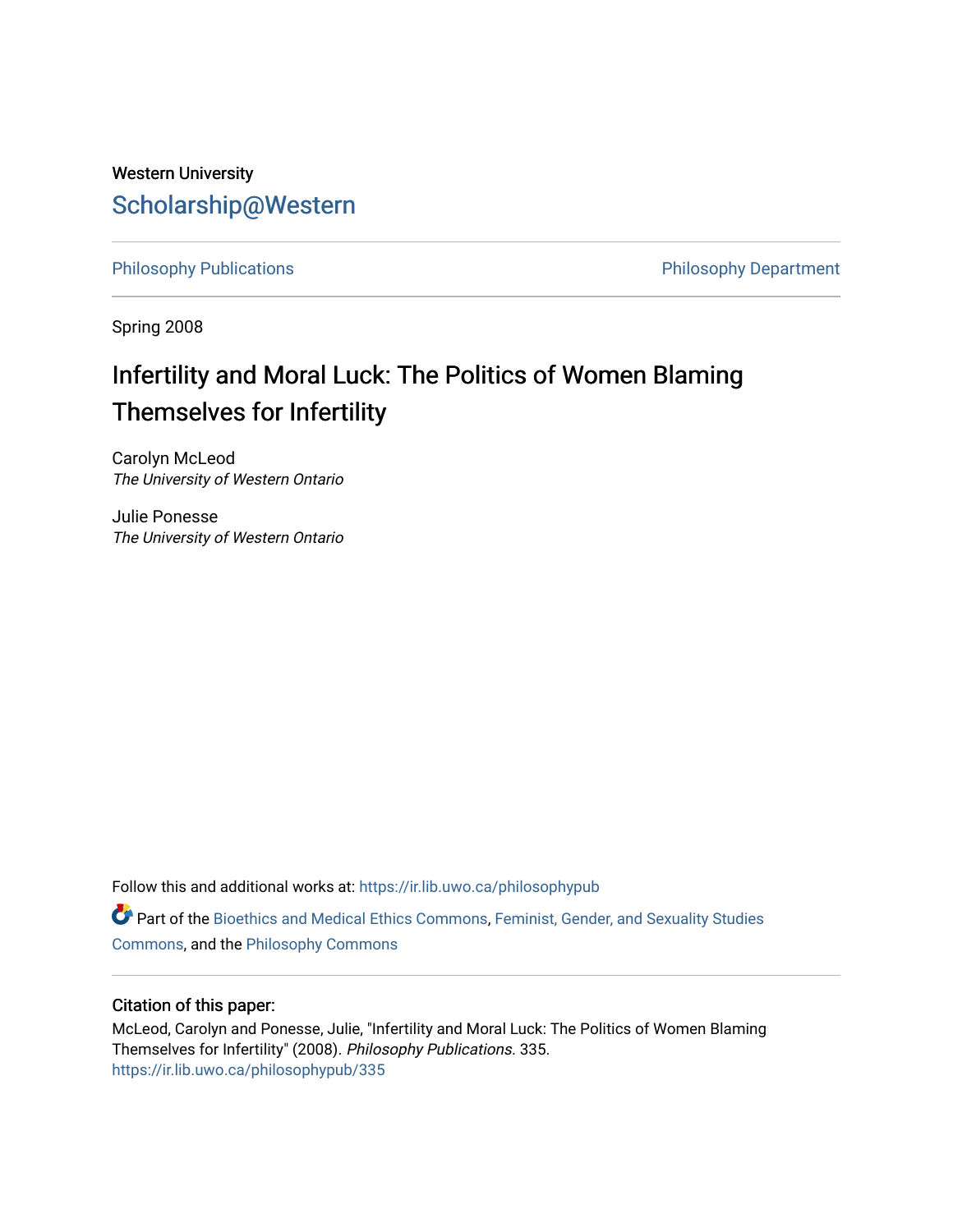# **Infertility and moral luck: The politics of women blaming themselves for infertility**

Carolyn McLeod and Julie Ponesse<sup>1</sup>

**Abstract.** Infertility can be an agonizing experience, especially for women. And, much of the agony has to do with luck: with how unlucky one is in being infertile, as well as how much luck is involved in determining whether one can weather the storm of infertility and perhaps have a child in the end. We argue that bad luck associated with being infertile is often bad moral luck for women. The infertile woman often blames herself or is blamed by others for what is happening to her, even when she cannot control or prevent these events. She has simply had bad luck. We focus on the self-blame of infertile women and show how it stems from pro-natalism that targets women. We also argue that for women, regret is overall a better moral response to infertility than self-blame.

Many bad reproductive experiences, such as unwanted pregnancy and infertility, are partly or wholly the result of luck. Such luck often has bad moral effects, in that people are blamed for it or more generally, lose moral standing because of it. Moreover, these people are more likely to be women than men: women are more likely to suffer negative moral effects from bad reproductive luck or in other words, to suffer from what we call bad reproductive "moral luck."2 Drawing on psychological literature about infertility, but also on philosophical work on luck, blame, and responsibility, we examine these claims using the test-case of infertility. In so doing, we hope to add important discussion about luck and its moral effects to feminist reproductive ethics, which has hitherto focused almost exclusively on reproductive choice,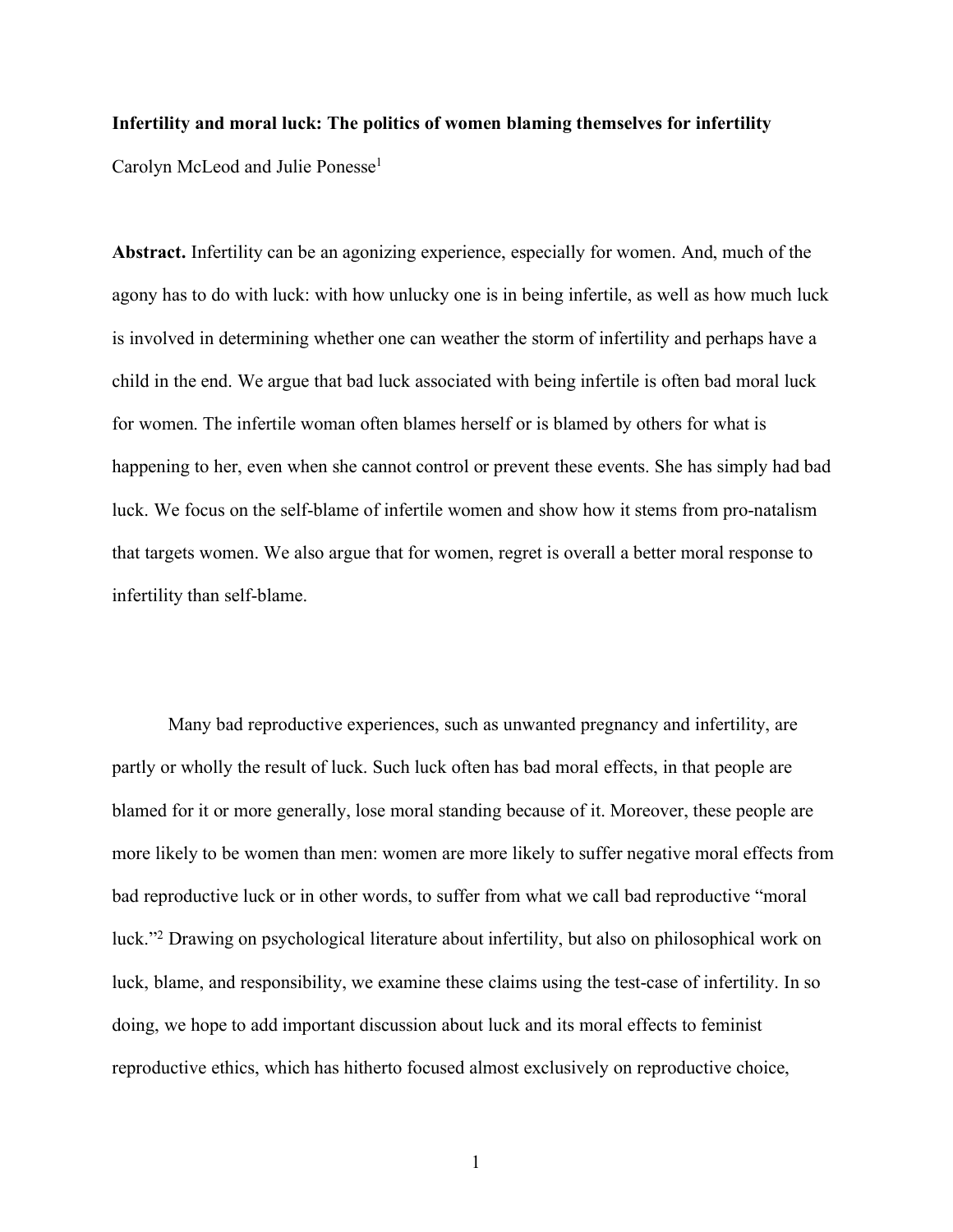paying little attention to luck. Feminists have rightly lamented the fact that many women have little control over their reproductive lives; but rarely do feminists mention that the accompanying luck for these women is often bad moral luck, which is worse for women than merely lacking control.

One notable exception to the claim that feminists have ignored reproductive moral luck is Donna Dickenson's work on what risks "can women be asked to bear" in reproductive health care, given that the outcomes of risky reproductive decisions can be morally unlucky (2003). But we deal with moral luck more broadly than Dickenson does. For we include moral luck that concerns, not the outcomes of people's risky decisions, but the circumstances that people face more generally. An example of such circumstantial luck is the moral luck that accompanies infertility when the infertility itself is not a product of an agent's choices.

Generally, with this paper, we hope to initiate an in-depth conversation about the moral effects of reproductive luck on women. More specifically, we want to persuade readers of the fact that women often morally blame themselves for infertility, even though they are rarely a morally relevant cause of the infertility, and moreover, that their self-blame is intimately tied to their oppression as women. When discussing how women blame themselves for infertility, we also refer to how other people blame them. Blame for infertility is an extreme example of reproductive moral luck<sup>3</sup>; and to some people, it will seem farfetched that educated women, in particular, experience such blame. We focus on blame for infertility because it is extreme and it shows how serious the issue of reproductive moral luck is for women.

The structure of the paper is as follows: first, we describe the luck involved in being infertile; second, we explain why many women experience this luck as moral luck (and more specifically, as blame); and third, we assess whether this moral luck is always bad luck and also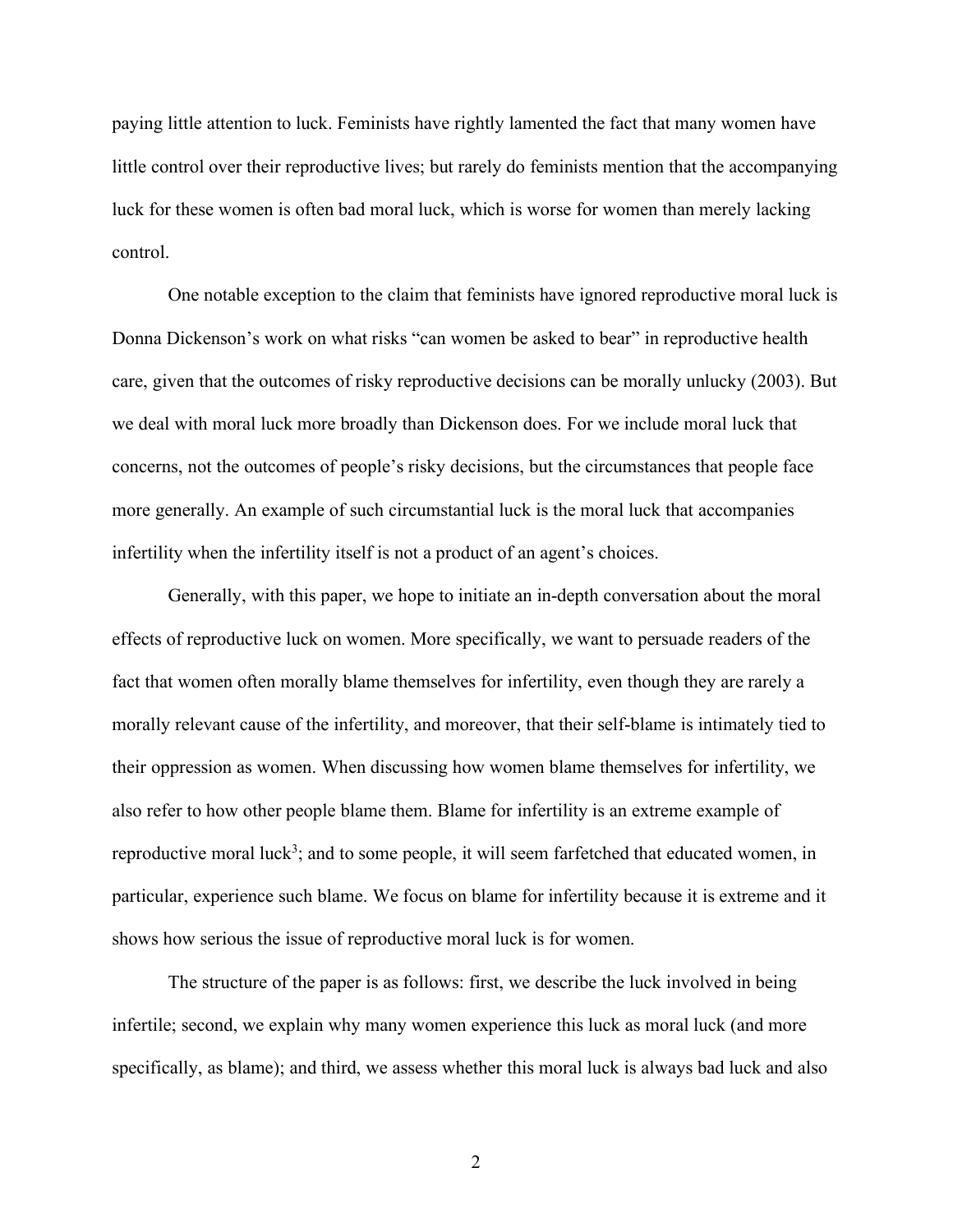when regret about infertility is bad or good. In general, the point of identifying when luck is both moral and bad is to reveal patterns of blame that are unfair and potentially morally damaging. Our analysis exposes common patterns of this sort that negatively affect the lives of infertile women.

# **Luck in being infertile**

So much of what happens during the experience of infertility is wholly or partly beyond one's control; that is, it is a matter of luck. One is unlucky in being infertile.<sup>4</sup> But one is also either unlucky or lucky when it comes to being able to act on a preference for assisted reproduction or adoption, to having a relationship with one's partner that can withstand the pressures of infertility, to having supportive friends and family, and so on. There are general and overlapping forms of luck that occur for infertile people insofar as they are infertile and that are based on biological or social facts about infertility, infertility treatments, and adoption. These forms may or may not appear as luck to the infertile person, who might view them instead as products of her will.

We focus this discussion on the luck that enters into infertility, and especially on what we call "biological luck."5 Further, we concentrate on the luck of being infertile for women and on cases where this luck is bad. The luck of being infertile is often bad for women, because of the intensity with which women tend to want to bear children or feel the need to do so (for reasons that can include avoiding social ostracism or even death). Of course, some women do not have this desire (i.e., to bear children or bear more children). We accept, given such cases, that the luck of being infertile may not be bad for women and in fact, can be good, for it can protect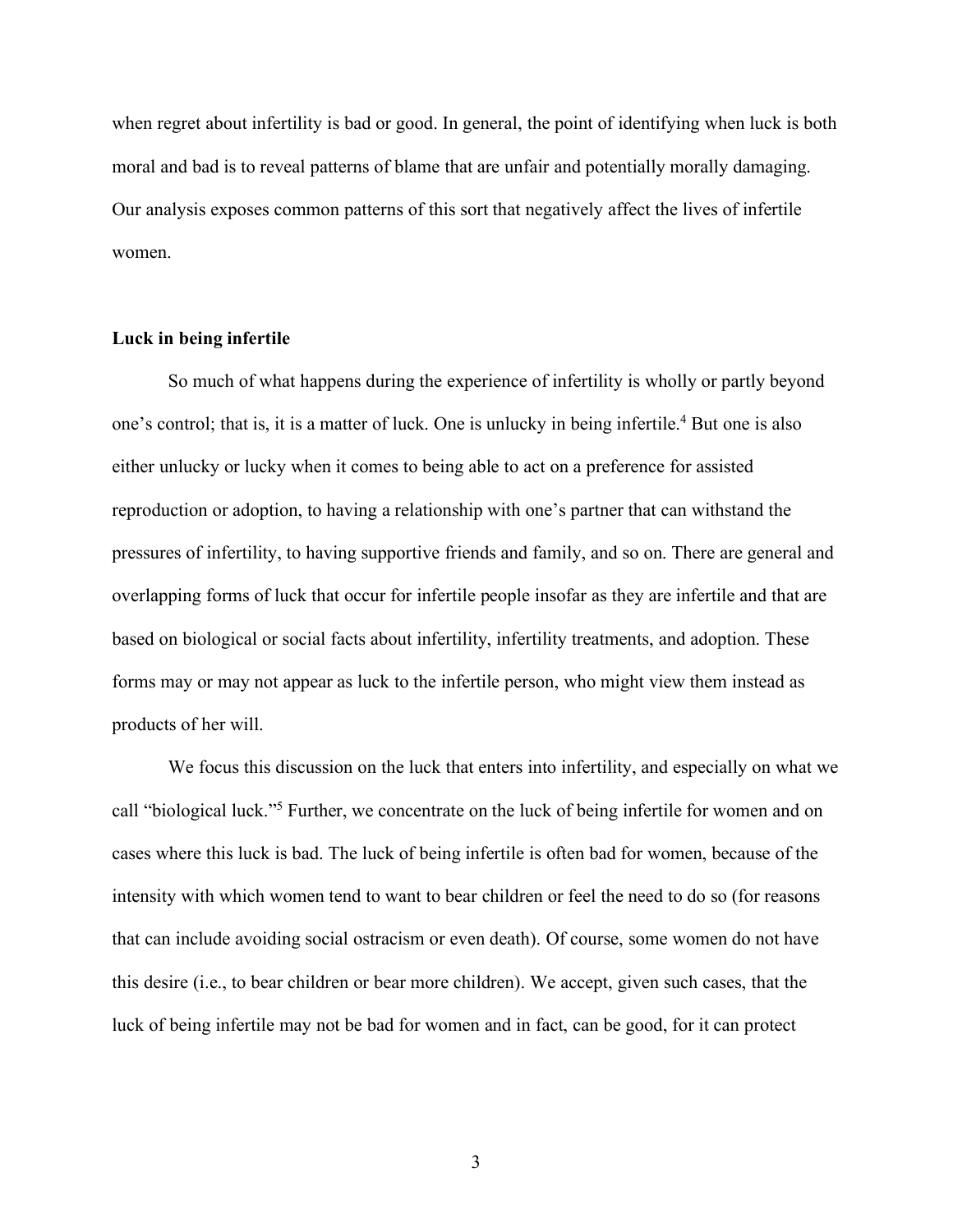women from unwanted pregnancies. Nonetheless, we assume that such luck for women is usually bad.

Some of the luck associated with infertility is intimately connected to one's biology and more specifically, to aspects of it that one can do little to nothing about. The most obvious instance of such biological luck is the luck involved in simply being infertile. (A further instance is the bad luck of experiencing serious side effects from infertility treatments, that is, if one pursues such treatments.<sup>6</sup>) Although one can be infertile because of luck that is not purely biological—we give examples later—the luck involved in being infertile will always be partly biological.<sup>7</sup>

People often fail to recognize how much being infertile is biological *luck.* They adhere to the pervasive belief that stress causes infertility (Weschler 2002) and that if a woman simply relaxes or stops worrying about getting pregnant, then she will get pregnant. "Go on vacation," "stop working so hard," "adopt a baby": each of these is supposed to cure infertility. But in reality, stress may not be a cause of infertility; the data on whether it is a cause are inconclusive (Homan et al. 2007). Also, there are common causes of infertility that have nothing to do with stress or with obsessing over pregnancy. Examples include endometriosis, certain chromosomal abnormalities, and congenital anomalies of the cervix and uterus (Kelly-Weeder and O'Connor 2006). These are physical causes of infertility for which the infertile person cannot be responsible.

Infertility also can result from behavioral causes or lifestyle factors. People with the relevant lifestyle factors could be partially responsible for infertility that results from them, but they could not be fully responsible for it (i.e., in the sense of having caused the infertility), because these lifestyle factors only make infertility more likely to occur, rather than rendering it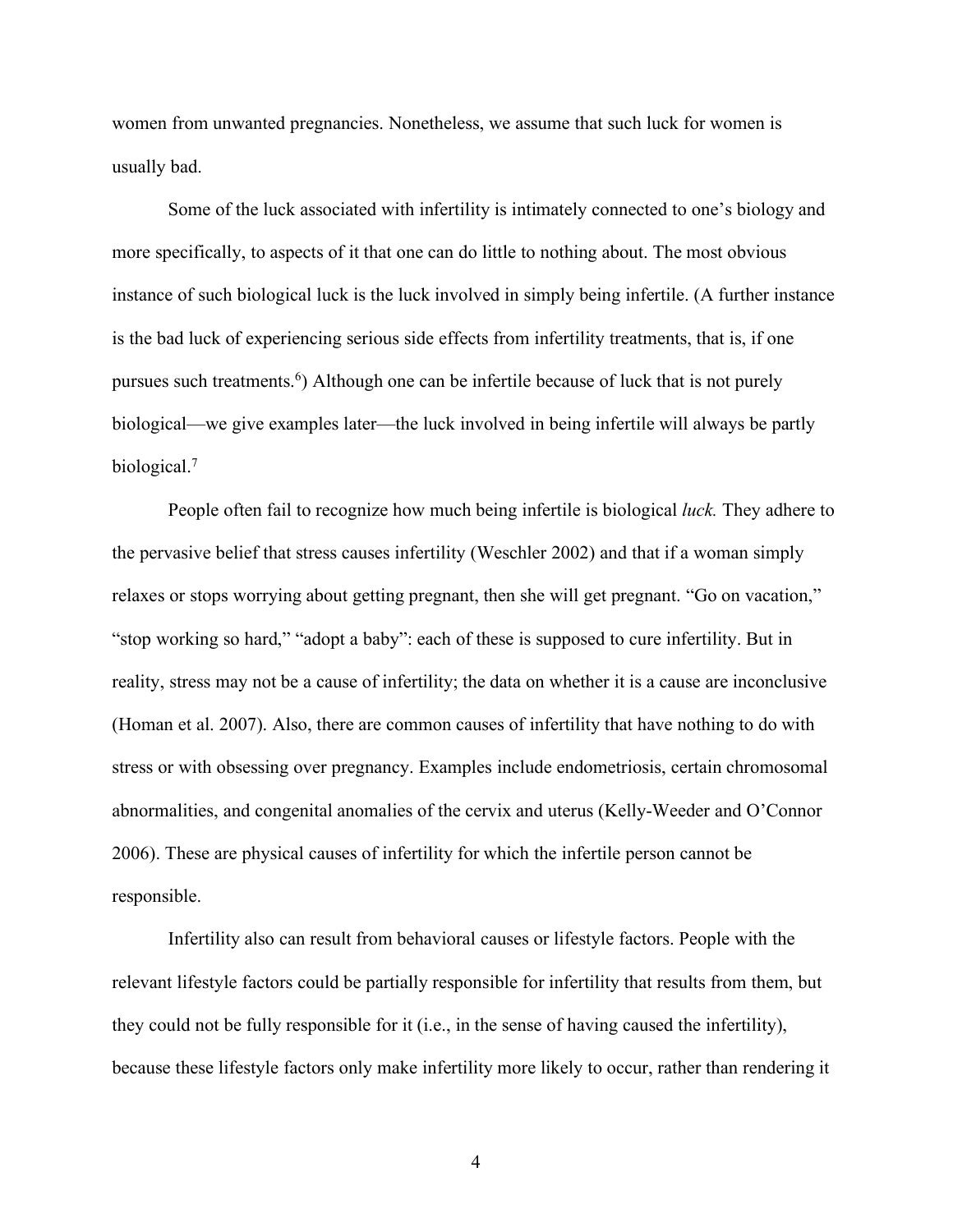inevitable. How a lifestyle factor interacts with one's biology matters, which means that any resulting infertility will be a matter of biological luck to some degree. Lifestyle factors for infertility include delayed childbearing, smoking, extremes of weight, and sexual behavior that puts one at risk for certain infections, such as a chlamydial infection (Kelly-Weeder and O'Connor 2006; Homan et al. 2007).

We assume that women whose infertility is connected with a lifestyle factor are rarely, if ever, responsible in a *moral sense* for their infertility. To be responsible in this sense, they would have to have chosen the relevant lifestyle, and moreover, it would have to be reasonable to assume that they appreciated (or at least should have appreciated) the risk of infertility from this lifestyle. In their use of the term "lifestyle factors," medical researchers imply that the relevant factors stem from people's choices, rather than from luck, which is not necessarily the case. Researchers define lifestyle factors as "behaviours and circumstances that are, or were once, modifiable and can be a contributing factor to [in]fertility" (Homan et al. 2007). But lifestyle factors that are modifiable, yet only theoretically (not realistically) produce only bad luck (Homan et al. 2007, 12). For example, assuming that psychological stress is a lifestyle factor for infertility, stress is not something that all people realistically can modify, because some people live in circumstances that are both profoundly stressful and unavoidable. Also, lifestyle factors that were once modifiable, yet were not modified because the person did not know that the behaviors were risk factors for infertility, will simply create bad luck for her, that is, if she becomes infertile partly as a result of these behaviors. She is not morally responsible if she could not have known that her behavior might affect her fertility. We assume that most women are in a state of ignorance when they behave in ways that might compromise their fertility, because most women would not intentionally compromise their fertility.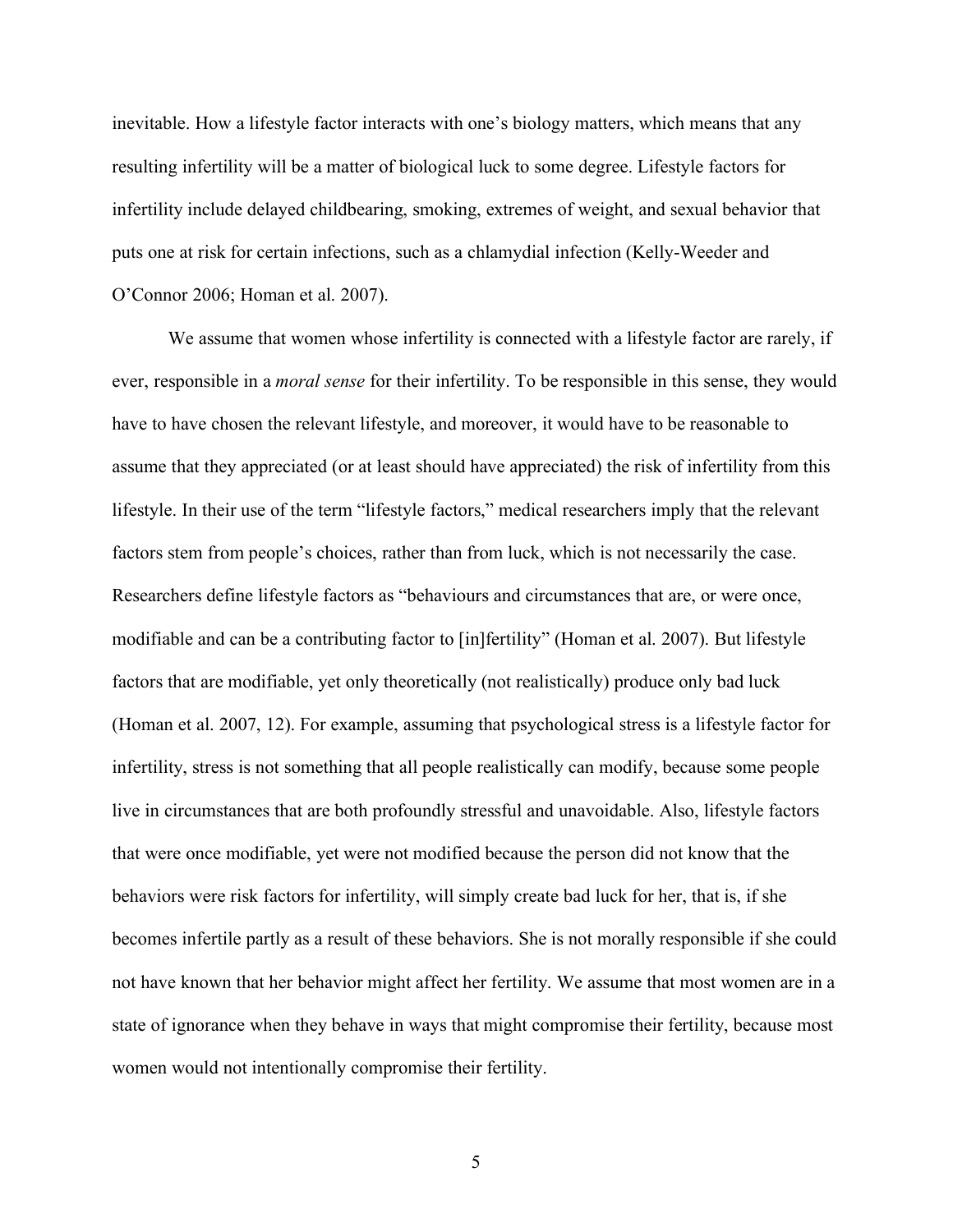Perhaps, however, a woman would be morally responsible for lifestyle-related infertility if she simply *should* have known how to modify her behavior to decrease her risk of becoming infertile. In short, she simply should have known better. And if that is true, then her infertility would not be just a matter of luck. We usually say that people "should have known better" when they fail to know what is deemed to be common knowledge. (For example, it is common knowledge that leaving young children unattended near water is dangerous; someone who does so should have known better, even if she did not actually know better.) So the question of whether people with lifestyle-related infertility should have known better essentially comes down to whether the lifestyle factors for infertility are common knowledge. We cannot prove that they are not common knowledge everywhere (such a task we leave to feminist sociologists who are interested in women's reproductive moral luck), but we can say this: given how many myths and rumors often surround infertility and the lifestyles that purportedly cause it (Weschler 2002, Kaler 2007),8 and also given uncertainty within science about what are the *true* lifestyle factors for infertility (e.g., uncertainty now about whether stress and caffeine consumption are such factors: Homan et al. 2007), we sincerely doubt that these factors are or even could be widely known. Before doing research for this essay, neither of us even understood what most scientists now consider to be the lifestyle factors for infertility, though we study reproductive ethics! One exception was our understanding that delayed childbearing can cause infertility. But anecdotal evidence of pregnancies among 40- to 45-year old women leads us to wonder how much of a delay is problematic. Moreover, we question whether delayed childbearing is even a choice for many women, given that the delay is often financially or professionally necessary. In summary then, we are skeptical that women who are infertile because of lifestyle factors can be held morally responsible for their infertility.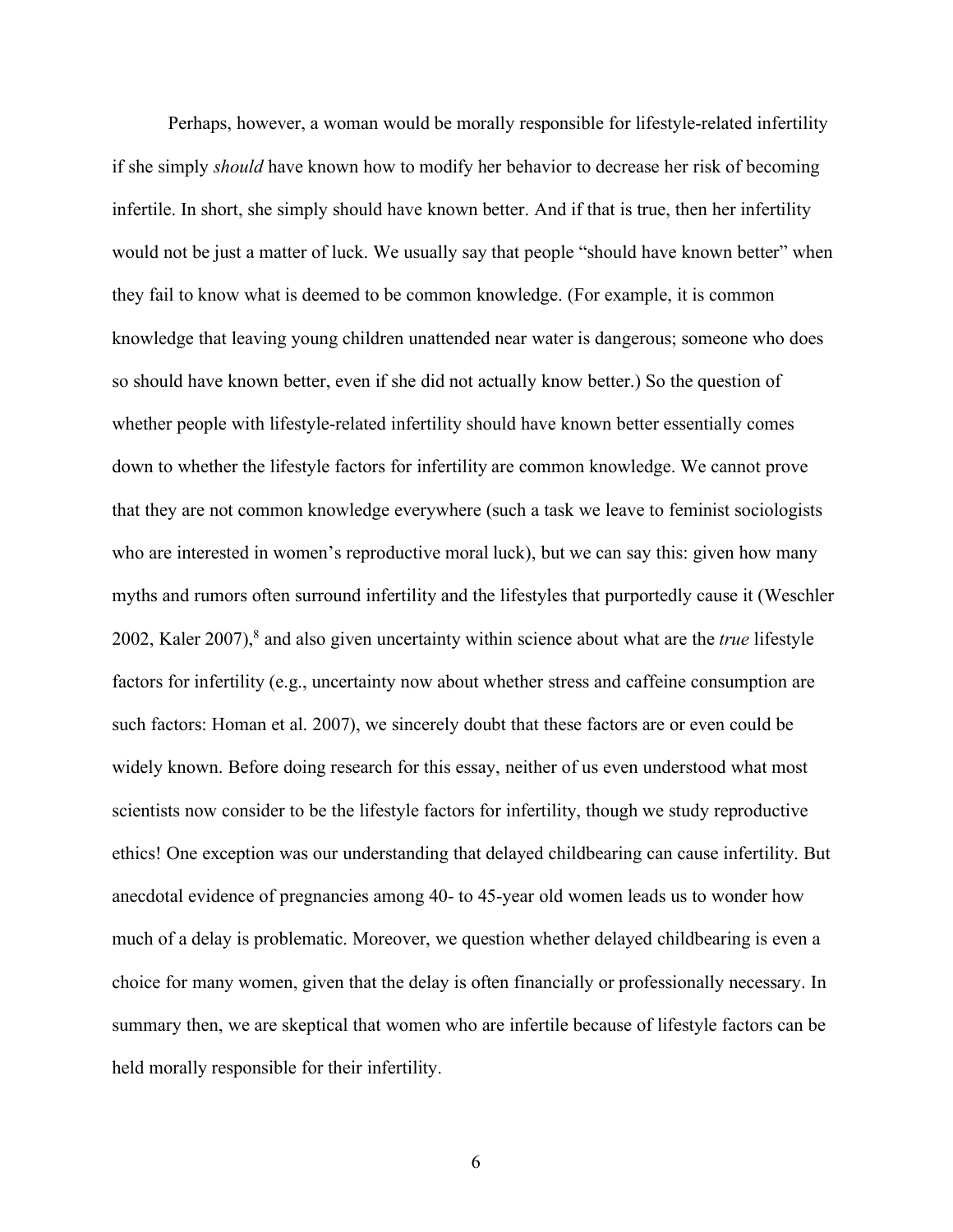This discussion of lifestyle factors for infertility reveals that forms of luck other than biological ones can contribute to one's infertility. The bad luck of being infertile because of a certain lifestyle will be not only bad biological luck, but also bad luck in being either stuck with certain lifestyles (unchosen ones) or embedded in societies that do not properly educate people about potential causes of infertility.

The bad luck that goes into being infertile is part of the lived experience of infertility for many people. Consider that anger is a common response to infertility (Greil 1997, 1682; Sherrod 2004, 44), and it is not unreasonable to assume that the anger comes from a sense of unfairness: that one is infertile when so many other people—some of whom have "risky" lifestyles—can conceive when they want, or worse, by accident!

Biological luck, along with other forms of luck, is therefore a key aspect of infertility. And as we will see, such luck, insofar as it results in infertility, can be moral, especially for women. Of course, we do not believe that infertility is the *only* biological condition where the luck of having the condition can be moral luck to some degree, either because people are blamed for the condition or are treated as though they were morally inferior because of it. (Any stigmatized condition would fit this description.) Infertility is one example, though a specifically feminist example, of bad biological luck that often manifests itself as moral luck.

#### **Moral luck in being infertile: Women blaming themselves**

We have claimed that the bad biological luck of being infertile is often moral luck for women because they take, or are given, moral responsibility for the infertility. They engage in self-blame and experience 'other-blame' (blame by others) insofar as they are infertile women.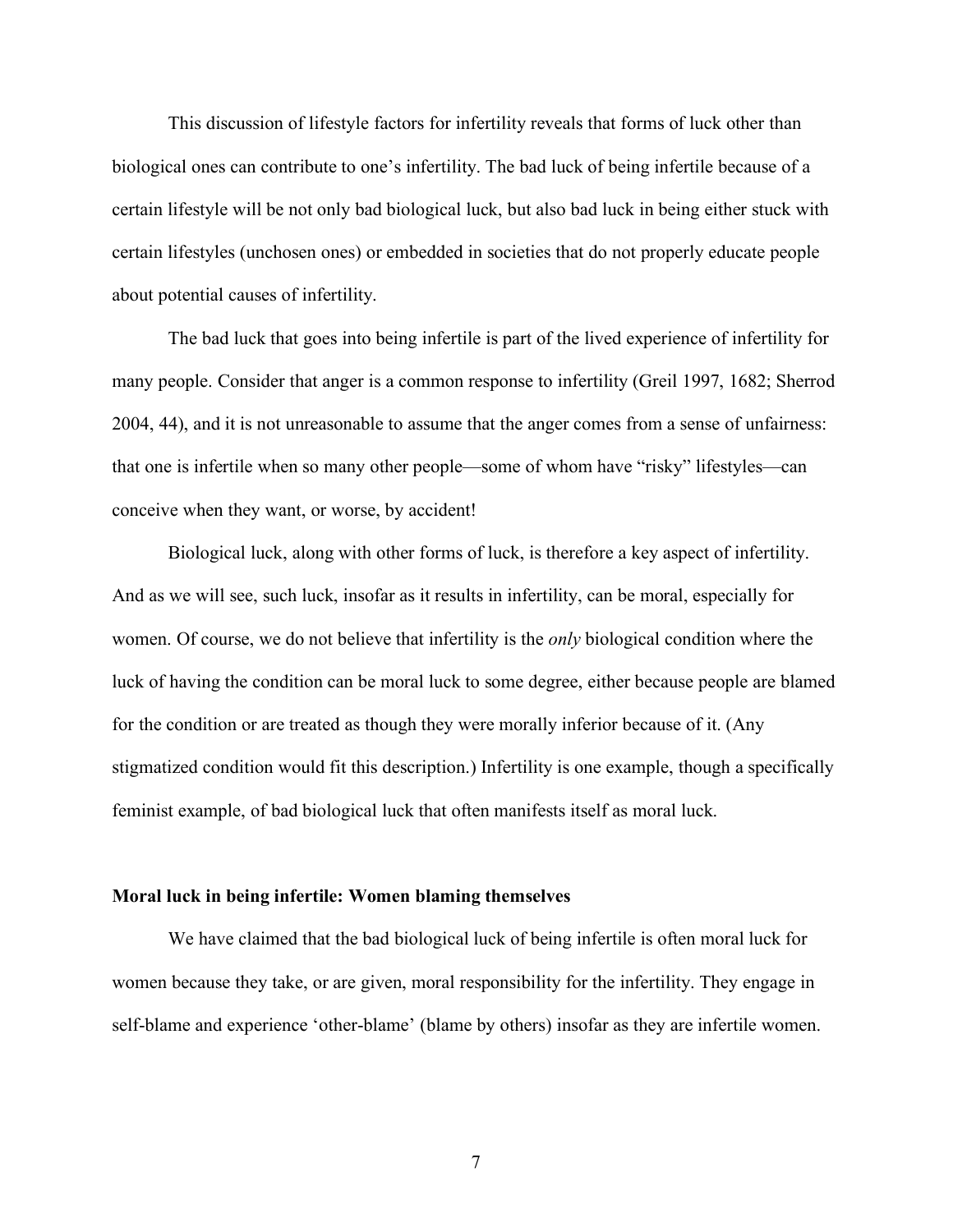Our argument, which focuses predominantly on self-blame, requires that we clarify the meanings of certain moral terms, namely moral luck, responsibility, and blame.

According to Thomas Nagel, "[w]here a significant aspect of what someone does depends on factors beyond his control, yet we continue to treat him in that respect as an object of moral judgment, it can be called moral luck" (1993, 59). In other words, moral luck occurs whenever luck "makes a moral difference": that is, to the moral evaluation of a person's actions or to her status as a good or bad person (Latus 2005). This explanation does not specify to whom the luck does or ought to make a moral difference. We assume that moral luck could make a moral difference only to people of a certain social group or culture, because of how these people have been socialized to think about morality (or about women or fertility). For instance, the luck of being infertile makes a moral difference for many women because of the pro-natalism they face, as we will discuss. But the luck may not make a moral difference for everyone around these women, some of whom (hopefully) will not blame them for the infertility. Still, we call this luck "moral luck." It does make a moral difference, if only from some perspectives and for some people.9

We use the term "responsibility" in different senses and the term "blame" in a particular sense. In particular, we distinguish between causal and moral responsibility. People can be causally responsible for certain outcomes without being morally responsible for anything. They are causally responsible if through their own actions (versus through some involuntary bodily movement or process), they brought about the relevant outcomes (Mackenzie 1992, 138). But they are not morally responsible if there is nothing that is morally salient about these outcomes (e.g., about a door being opened without anyone being harmed as a result) or about their intentions. Alternatively, even if the outcomes are morally salient (e.g., because someone was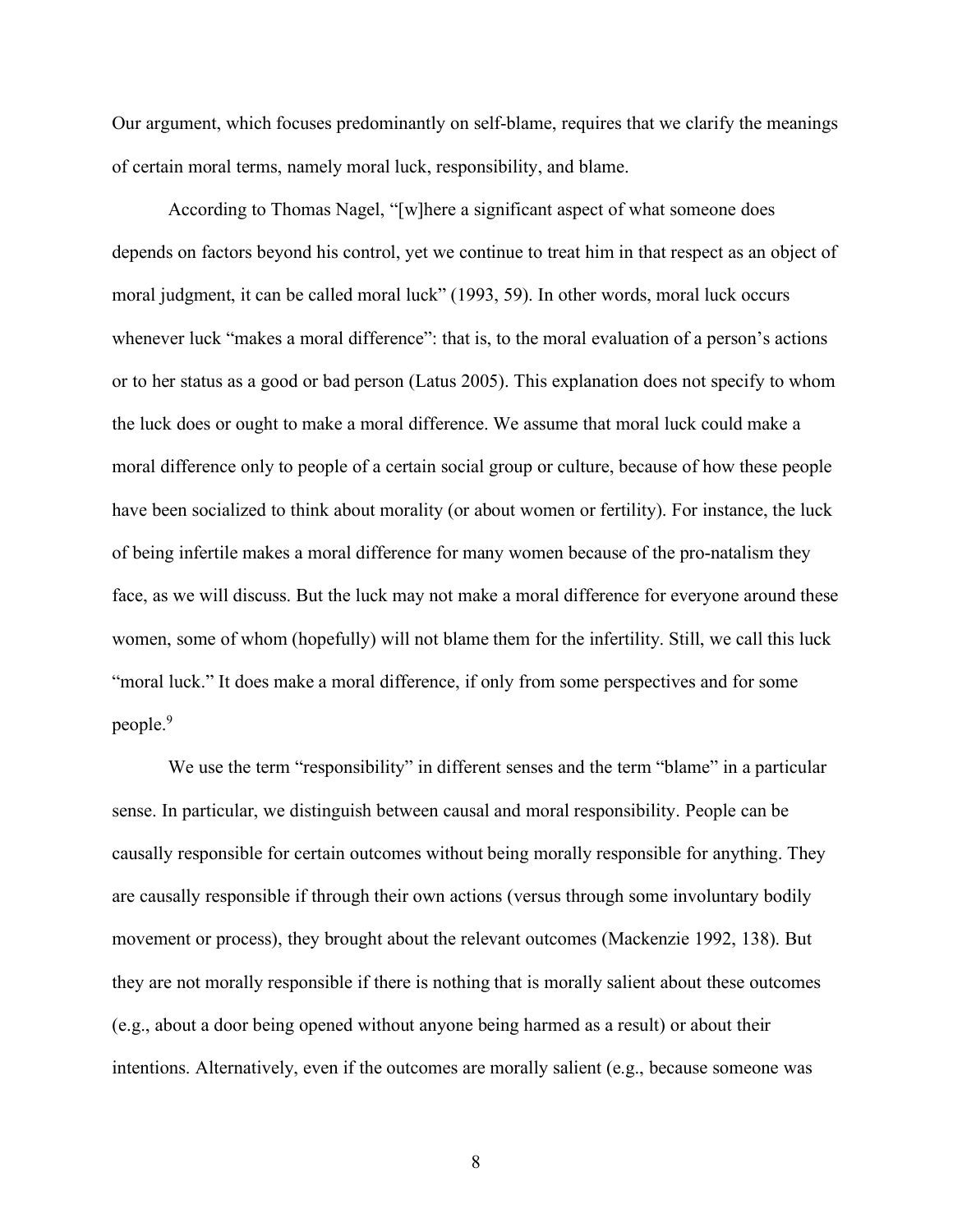harmed), those who caused them still might not be morally responsible for them, because they may not have known, and were not in a position to have known, about the potential harm. Unlike causal responsibility, moral responsibility requires that people's actions have a moral dimension to them and that they were aware or should have been aware of this dimension when performing the action.

In addition, we briefly mention different senses of *moral* responsibility, including what Claudia Card calls the "credit sense of responsibility—owning up to having been the (morally) relevant cause of something's happening or not happening, taking the credit (blame) for it" and what she labels the "administrative or managerial sense of responsibility—undertaking to size up and organize possibilities comprehensively, deciding which should be realized and how" (1996, 28). The first sense of responsibility, the credit sense, is "backward-looking": it looks back to who was the cause of something's happening and who was to blame for it. By contrast, the second sense is "forward-looking": it looks forward to who will manage a situation that needs managing. Each of the above forms of responsibility—causal responsibility, moral responsibility in the credit sense, and moral responsibility in the managerial sense—figure in our discussion of the moral luck that women face because of being infertile.

The blame associated with the credit sense of responsibility is moral blame, which is also the kind of blame we focus on. Blame may not always be moral in kind; for example, I might blame myself for forgetting to put a carton of milk back in the refrigerator if the milk goes bad, but I do not experience this blame as a moral reprimand. Blame of a moral kind usually prompts negative moral feelings, such as guilt, shame, or feeling that one has let people down. By contrast, blame for letting the milk go bad would normally only generate disappointment or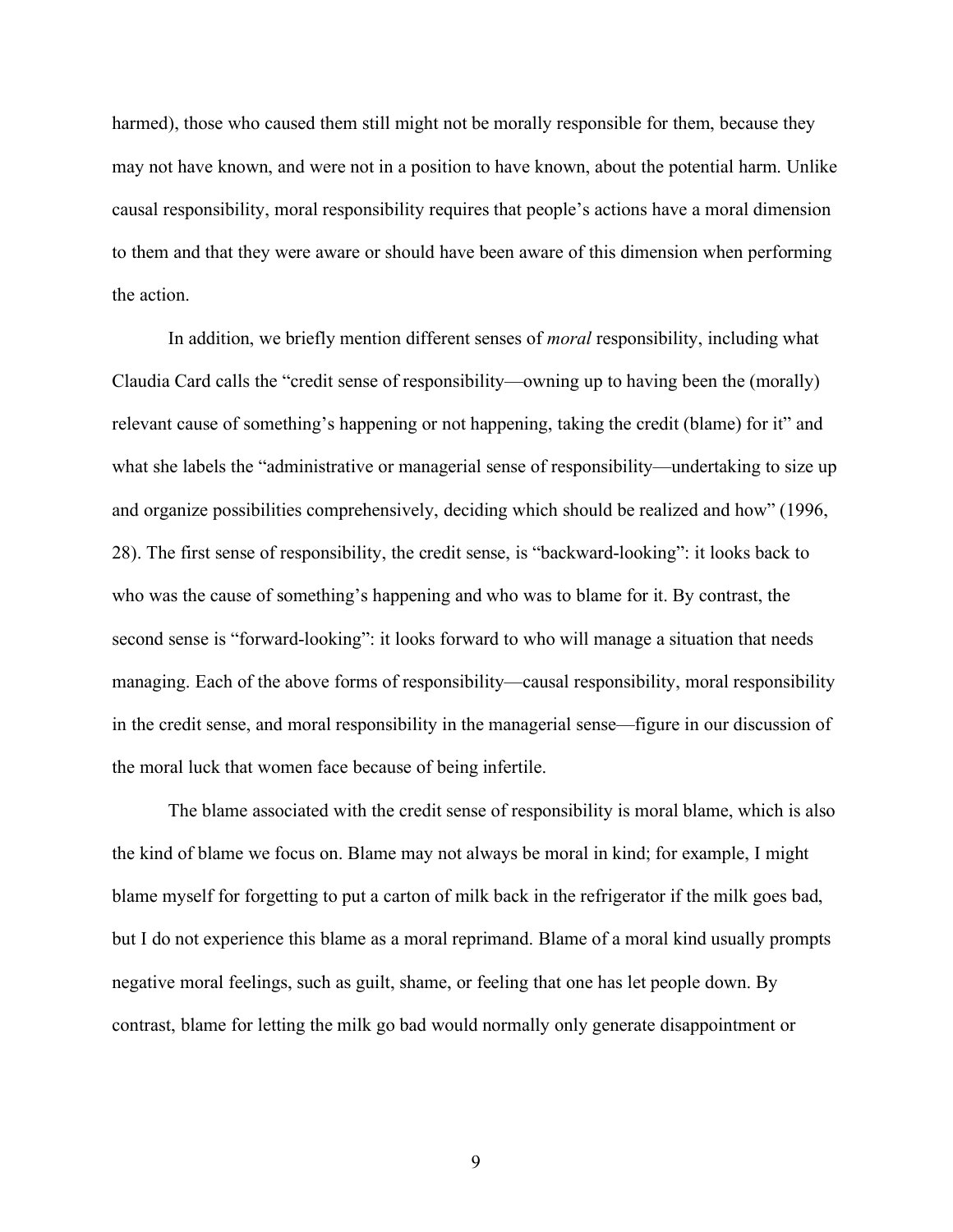perhaps frustration, neither of which are necessarily moral feelings. In referring to blame below (e.g., to whether women genuinely blame themselves for infertility), we mean *moral* blame.

Women could take responsibility for their infertility in any of the above senses: they could simply assume that they are causally responsible for it, they could blame themselves for it, or they could take responsibility for managing it. Often women, as opposed to men, take responsibility in the managerial sense for infertility. For example, they are more likely than men to "seek out information about infertility" and to "initiate treatment" for it (Greil 1997). What explains why many women become managers of infertility is probably their desire to have children, which tends to be stronger than men's, and the influence of a sexist and pro-natalist culture that as much delivers the message that women are responsible for overcoming infertility as it does that women are to blame for it. Notice that women can assume managerial responsibility for infertility without taking causal or credit responsibility for it (just as anyone can work to solve a problem that s/he did not cause, in a morally relevant sense or not). Heterosexual women probably manage their infertility more than their male partners do even when the women recognize that they are not to blame for the infertility.

Our argument, however, focuses on how, or more importantly whether, women take responsibility for infertility in the credit sense: that is, whether they blame themselves for it. Our aim is to show that self-blame among women for infertility is common, although we discuss reasons why other-blame is common as well. In showing *that* women blame themselves, we also reveal *why* they blame themselves, where the "why" is connected with the oppression of women $10$ 

It intuitively makes sense to us that many women would blame themselves for infertility and in so doing, point to any number of possible causes for it: not timing intercourse properly,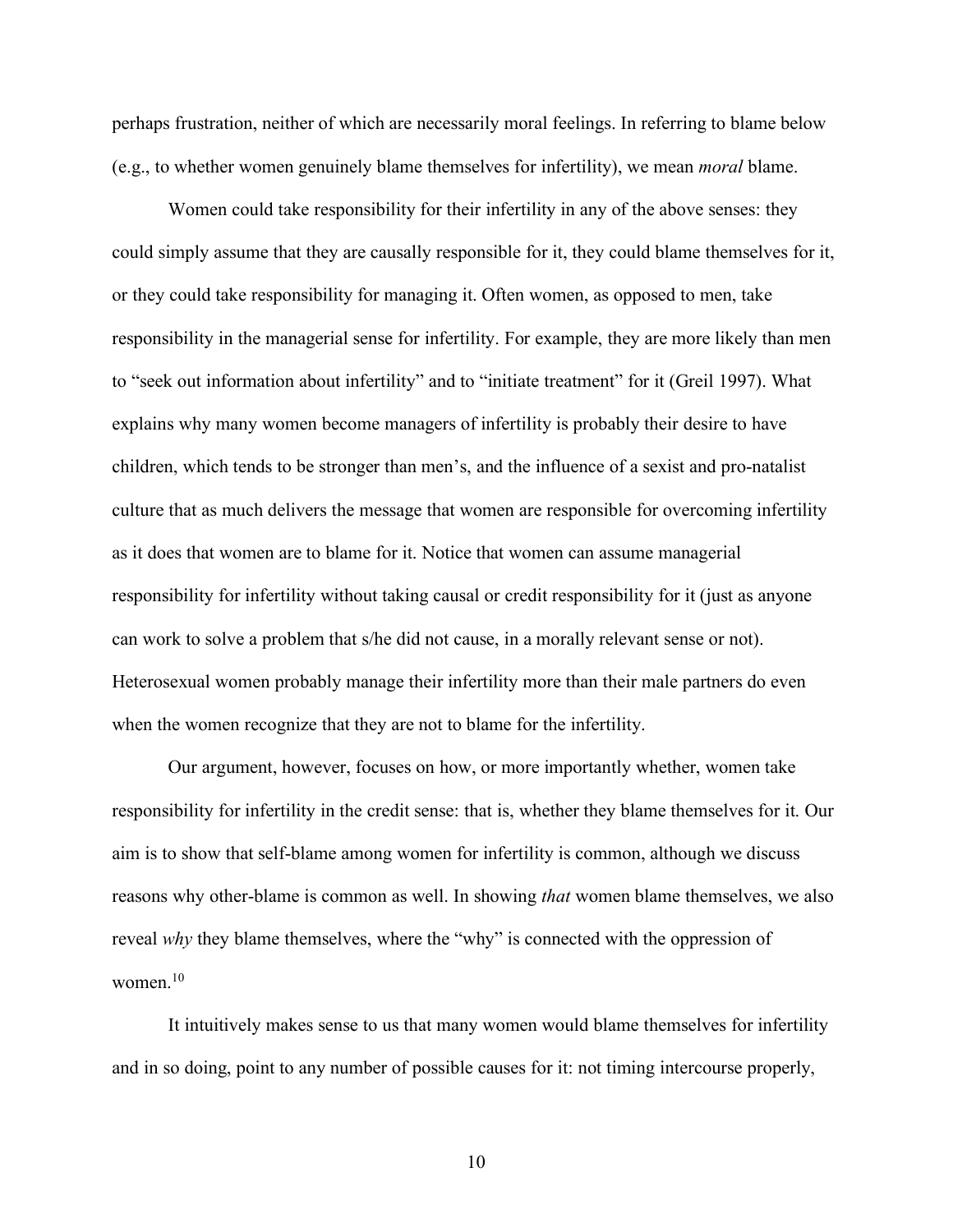being too "stressed out," having a bad diet, having a past abortion, having engaged in risky sexual behavior, and so on*.* These may not be true causes of a woman's infertility, however, or if they are, the woman may not (and could not easily) have known that they would compromise her fertility, in which case, while she may be causally responsible for the infertility, she could not legitimately be blamed for it. As suggested above, most, if not all, women who blame themselves for infertility are either merely causally responsible for it or are not causally responsible for it at all. The only clear exception would be a woman who autonomously chose to be sterilized, but then changed her mind about wanting to get pregnant. She could rightfully blame herself for being infertile, since she knowingly and freely undermined her chances of getting pregnant. Most women ought not to blame themselves for infertility, however; yet they do it anyway.

But one could legitimately ask, "Do women truly *blame* themselves for infertility, or do they just say that they are responsible for it, from which it could follow that they are only causally responsible for it?" For three reasons, we think that the women do in fact blame themselves; that something genuinely evaluative is going on.

The first reason is this: other people often blame women for infertility, and self-blame and other-blame tend to go hand in hand. (In other words, women blame themselves because other people blame them.) In some societies, blame by others for infertility, which is both rampant and overt, is directed primarily at women. These societies are ones in which divorce, abandonment, social ostracism, and abuse are highly correlated with infertility for women (Dyer et al. 2005; Guntupalli and Chenchelgudem 2004).<sup>11</sup> The majority of people—or at least the majority of dominant societal members—must support these practices for them to continue, which means that the majority must blame women for infertility. (Why else would they endorse such mistreatment of women?) Blame by others need not be so overt or severe, however. For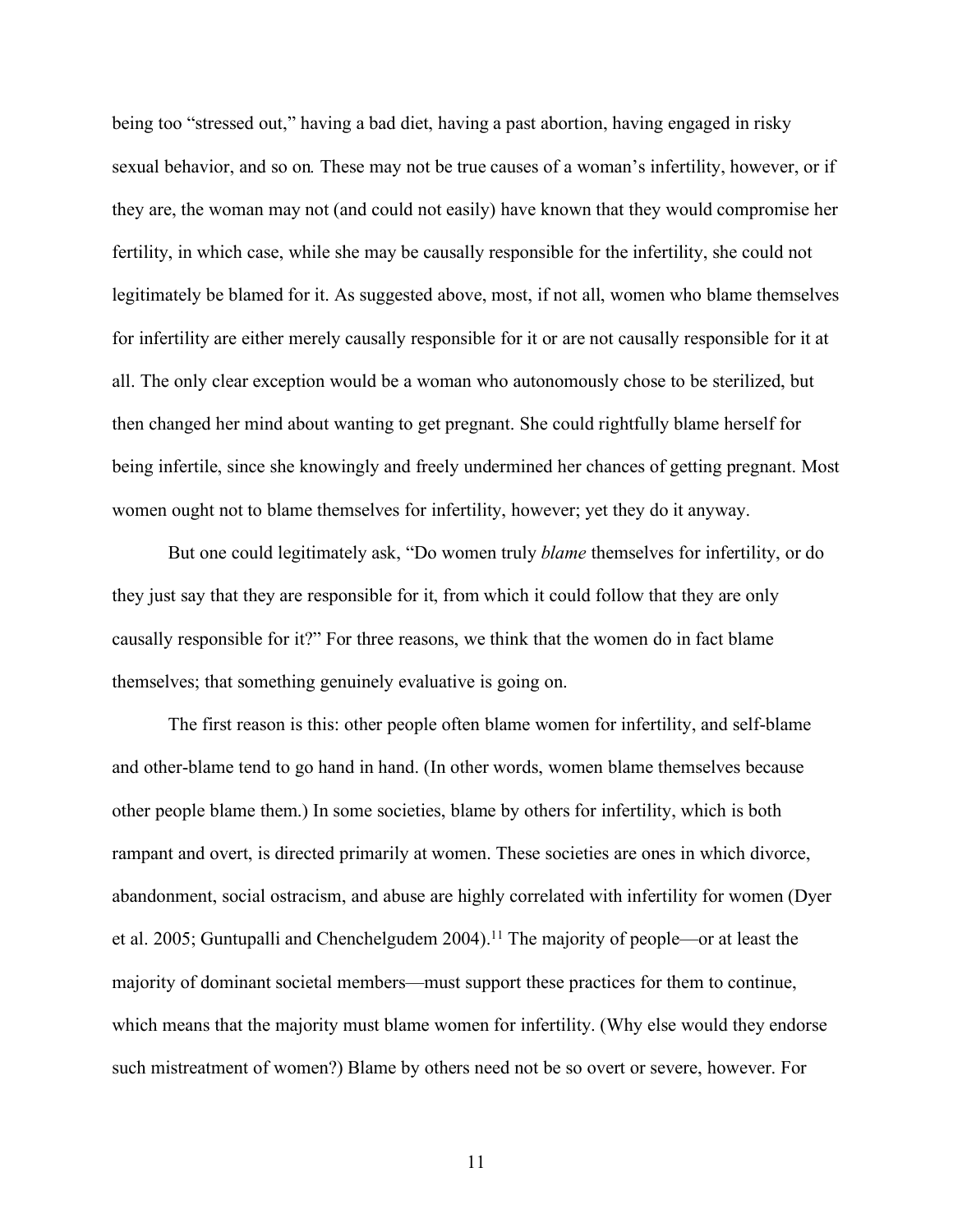example, the pervasive belief that stress causes infertility is a source of blame for women that is certainly palpable, but not severe. Telling a woman that she should "just relax" or "should stop working so hard" implies that the problem is hers to begin with. Such advice, which can be wellmeaning, has negative implications for its receiver. The message is essentially one of blame: "if you relaxed more and were not so preoccupied with other things, then you would be pregnant. Moreover, relaxing more and working less are surely within your control." Such other-blame easily can be converted to self-blame.

A second reason for thinking that women who say, "I'm responsible for the infertility," genuinely *blame* themselves for it is that the thought coheres with psychological studies about women who are infertile. In fact, studies dealing with self-blame overwhelmingly conclude that women who experience infertility blame themselves for it: they do so more often than men and even when the cause of the infertility is unknown (Greil 1997; Schneider and Forthofer 2005; Peterson et al. 2006).<sup>12</sup> They also blame themselves more, in comparison with other women, if their culture is especially pro-natalist toward women (van Rooij et al. 2007). This research, although important to our project, is problematic because it often fails to distinguish carefully between blameworthiness and causal responsibility.13 Women say that they are responsible for the infertility, and researchers assume that they therefore blame themselves, when in fact, they could merely be accepting that they caused the infertility (blamelessly). So the research does not obviously corroborate our thesis about self-blame. But if we explore the research findings in more detail, we will see that the best interpretation of them does support our thesis.

Consider first the finding that women whose culture is especially pro-natalist blame themselves for infertility more than other women. This result suggests that pro-natalism has something to do with the "self-blame." According to pro-natalist norms, childbearing is a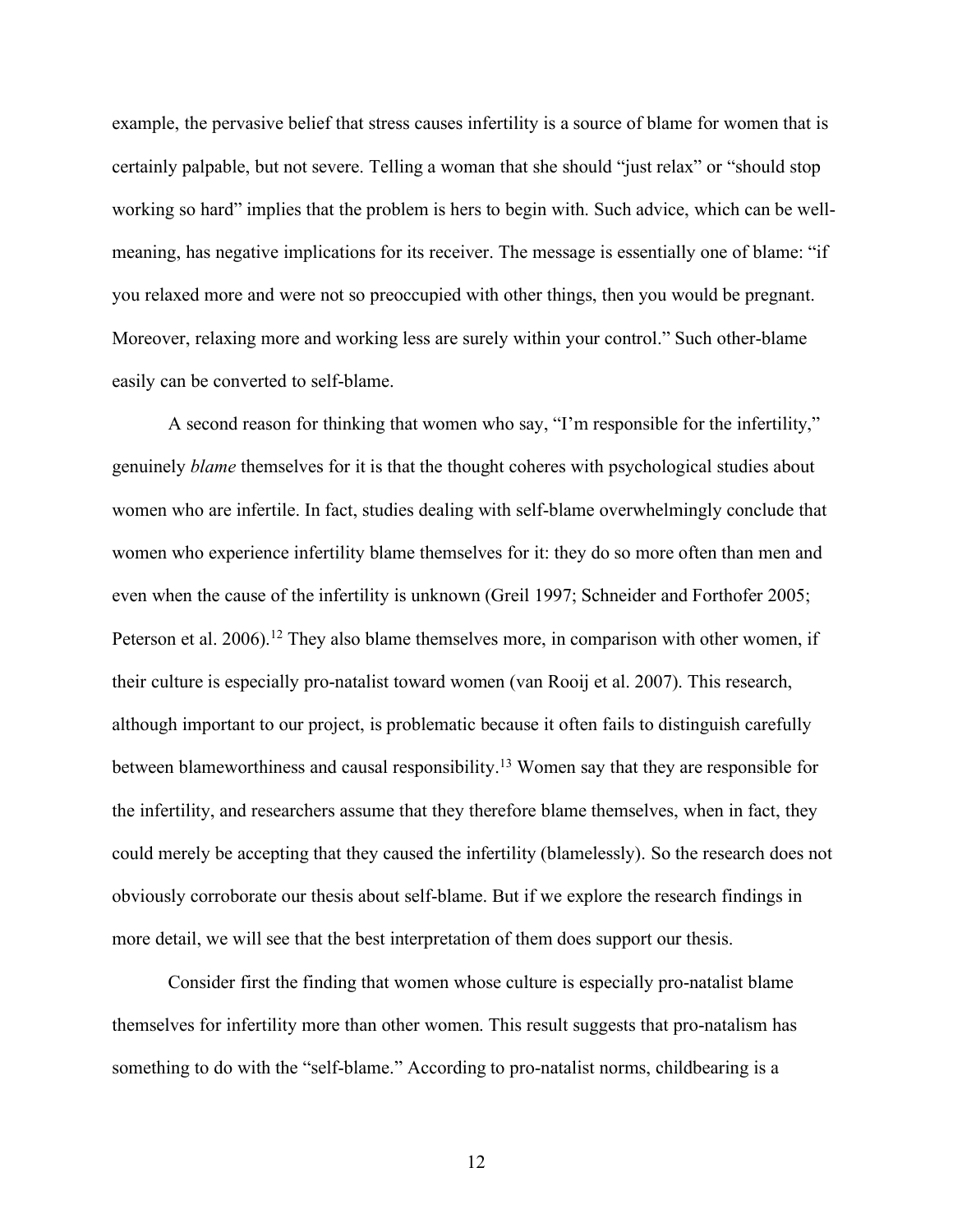woman's social role and if a woman does not bear children, then she does not "count" (i.e., have value) in society, or she counts less than other women. If an infertile woman or people around her believe that childbearing is her social role, then she's likely genuinely to blame herself or be blamed for the infertility. Consider that with social roles come social responsibilities and that the relevant responsibility here is to bear children: for one's own sake, for that of one's spouse, for one's parents, for one's spouse's parents, or for one's existing children. If women have internalized such pro-natalism—which they can do without endorsing it (Calhoun 1995)—then in all likelihood, they will feel that they have let people down if they cannot get pregnant; for that is how people commonly feel when they cannot fulfill their social role, for whatever reason. Believing that one has let people down indicates that one blames one's self.

Consider second the finding that women who experience unexplained infertility tend to assume that they are the cause of the infertility and take responsibility for it. Now, why would women do that? We think the answer is similar to the answer to why self-blame is greatest among women who face severe pro-natalism: to some degree, the women have internalized the view that their social role as women is to reproduce. And if that is their role, then as women, they *should* be able to reproduce.<sup>14</sup> If they cannot do it, then there must be something wrong with them. Furthermore, if they cannot do it, then they let other people down. Thus, they attribute the cause of the unexplained infertility to themselves and also blame themselves for it.

The previous explanation is our preferred explanation for why women take responsibility for unexplained infertility; and the explanation suggests that the responsibility they take is moral, not causal. There is at least one other possible explanation, however, that we ought to consider, one which suggests that the relevant responsibility *is* causal and therefore, that women do not truly blame themselves when the cause of infertility is unknown.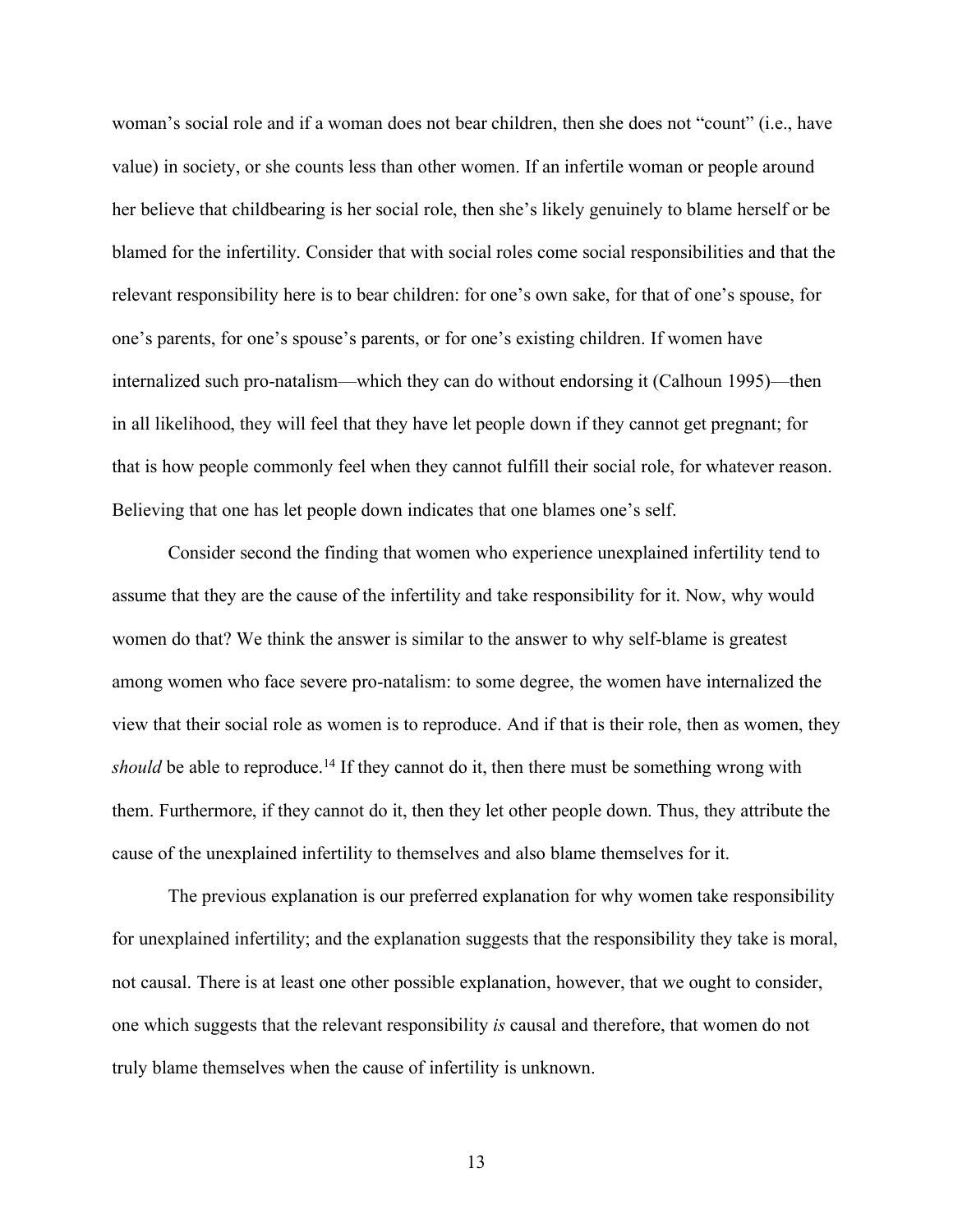Women might take responsibility for unexplained infertility—publicly, if not privately because they want to protect their male partners from the shame or embarrassment of thinking that they themselves are infertile. And if that is their purpose, then they need not take *moral* responsibility for the infertility, because assuming causal responsibility is enough to save their partners' male egos. Unfortunately, this explanation does not jive with recent research on selfblame among infertile women in the West (Peronace et al. 2007). This literature reveals that these women, in general, will not publicly accept blame for male-factor infertility, though one would assume that they would if they were concerned about protecting their partner from embarrassment. Therefore, they probably would not take responsibility for unexplained infertility either. This same literature also concludes that men tend not to find male-factor infertility to be particularly distressing, compared to female-factor or unexplained infertility.15 Women who are partnered with these men may be well aware that virility is not a major source of self-esteem for them. If so, then these women would not assume that by attributing the cause of unexplained infertility to themselves, they would saving their partners from serious psychic injury. Of course, some women might assume as much, and for good reason, because they inhabit cultures in which virility is clearly important for men. Where it *is* important, the previous explanation for selfattribution among women for the causes of infertility is certainly plausible.

But we think that our explanation—that women attribute the cause of unexplained infertility to themselves because of pro-natalist social norms that encourage women to blame themselves rather than just take causal responsibility—coheres best with all of the empirical literature and arguably with different cultural backgrounds of infertile women and men, including backgrounds that are not *especially* pro-natalist. Even in societies where women who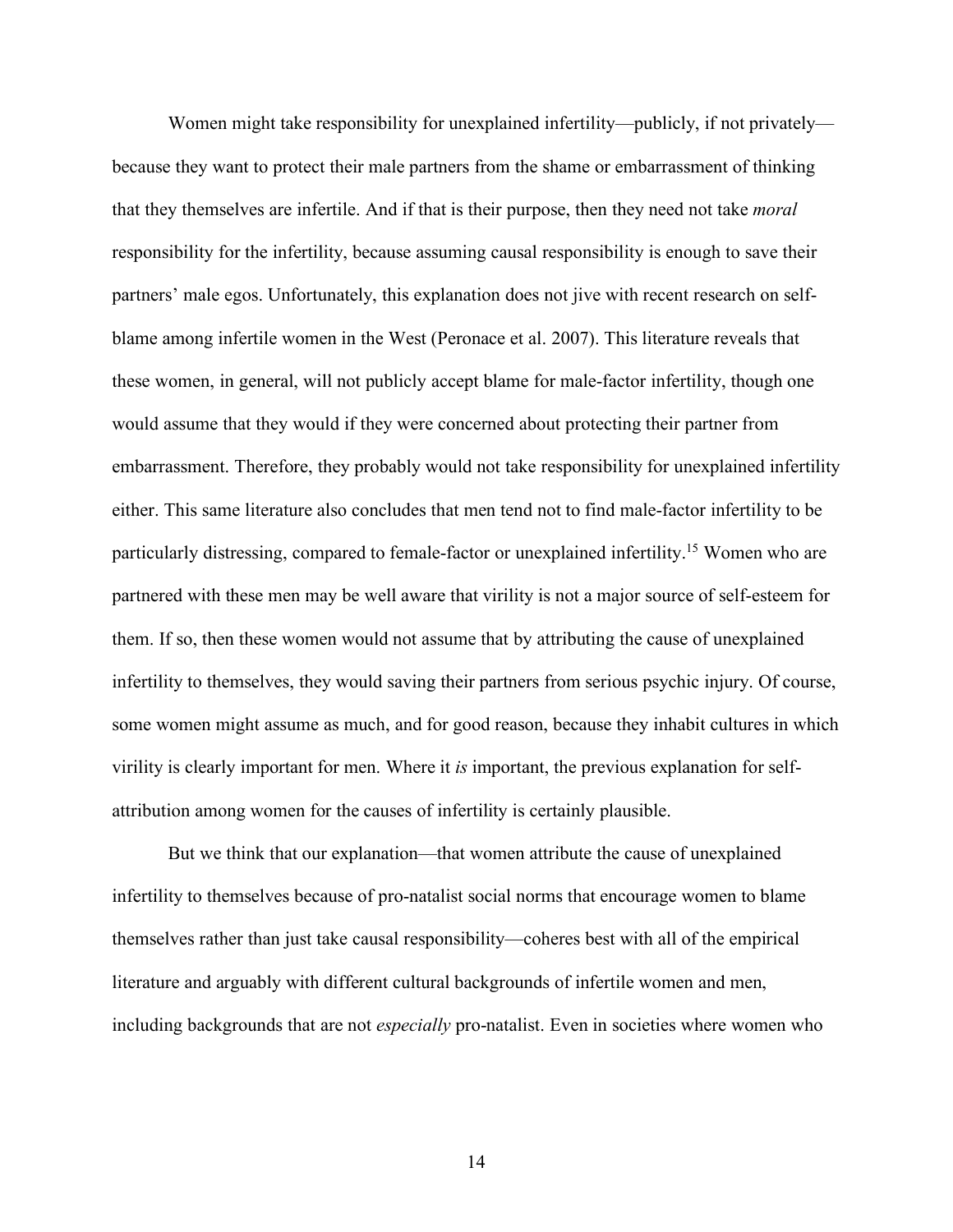do not reproduce or bear children also have value, cultural messages marking reproduction as the domain of women are strong.

There is one final reason why we think it is false to assume that when women say they are responsible for their infertility, they mean causally responsible. When people believe themselves responsible for a dire outcome, it is unusual for them just to accept causal responsibility for it. They *blame* themselves. For example, if I make what turns out to be a poor financial decision, one that puts me in financial ruin, then I will probably blame myself for making a poor decision, even if I could not have known that it would turn out to be poor (or that I would). The alternative of believing that horrible events, such as financial ruin, occur by chance alone—that I have no control over whether they do occur—is too hard to accept. Hence, I blame myself and assume that things turned out badly because I failed to exert the control I do have over whether things go well or badly. Similarly with infertility: thinking that the world is just unfair or that their bodies have betrayed them may not be an option, especially for women who find infertility to be devastating and who want to believe that they can overcome it by making different choices than ones they made in the past. Here, self-blame is a coping mechanism for women, especially perhaps for those who have internalized the pro-natalist message that infertility is a disaster for women.

If persuasive, the previous discussion shows that the responsibility many women attribute to themselves for infertility is responsibility in the credit sense—"taking the credit (blame) for it" (Card 1996, 28)—rather than the causal sense. And therefore, bad biological luck of being infertile for these women is *moral* luck. (It would be mere luck if the responsibility they took were causal, and thus, non-moral.) To be clear, the idea is not that infertile men never face moral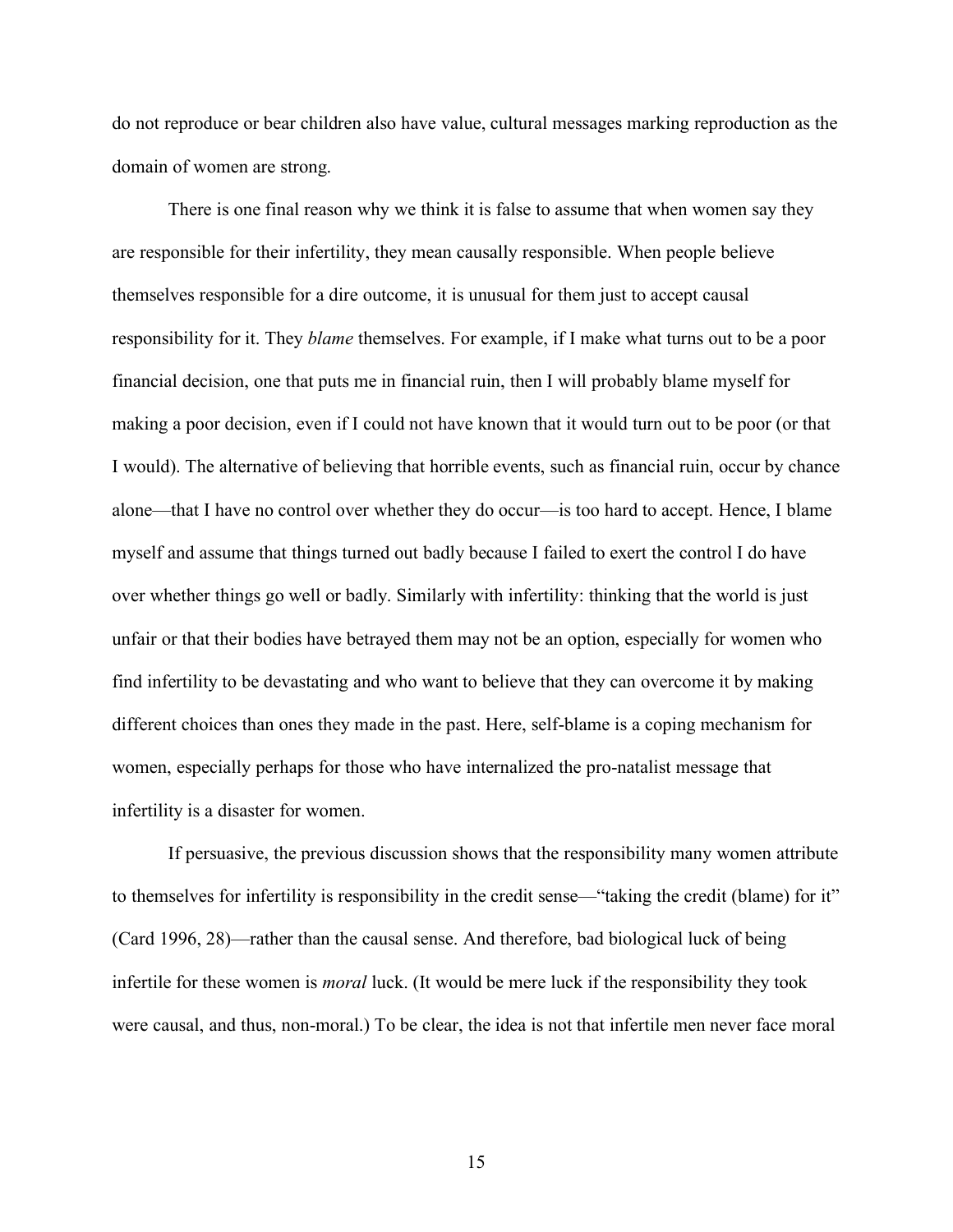luck of this sort, but that whatever amount of it they do experience is significantly less than what women experience.

#### **Analyzing self-blame and regret for infertility**

There is some question as to whether the self-blame of many infertile women could be helpful to them, rather than harmful, especially when it serves as a coping mechanism. If it is helpful, then the moral luck it represents could be good luck, not bad. We would like to pursue this question and also consider whether regret, instead of blame, would be an appropriate response by many women to infertility, whether they caused the infertility or not.

One might think that the self-blame of infertile women would be helpful to them because, as explained previously, it can allow them to believe that through their own actions, they can overcome their infertility. It could give them hope, in other words, that future strategies they use to get pregnant will work. In blaming themselves, women assume there was something they could have done to prevent their infertility. Women who assume the opposite—there was nothing they could have done—could find it harder to believe that their future choices will have any effect on whether they get pregnant.

But the previous analysis of the benefits of self-blame is weak for at least three reasons: (1) Obviously, hope that one's attempts at getting pregnant will succeed can be false hope, which itself can be damaging. A woman who continues to believe that her infertility can be resolved by her own management may be unrealistically optimistic about, and therefore more likely to be devastated by, bad outcomes. (2) The psychological literature reveals overall that self-blame is not a good coping strategy for infertile women—the distress they experience as a result of the infertility is usually higher if they blame themselves for being infertile than if they do not (see,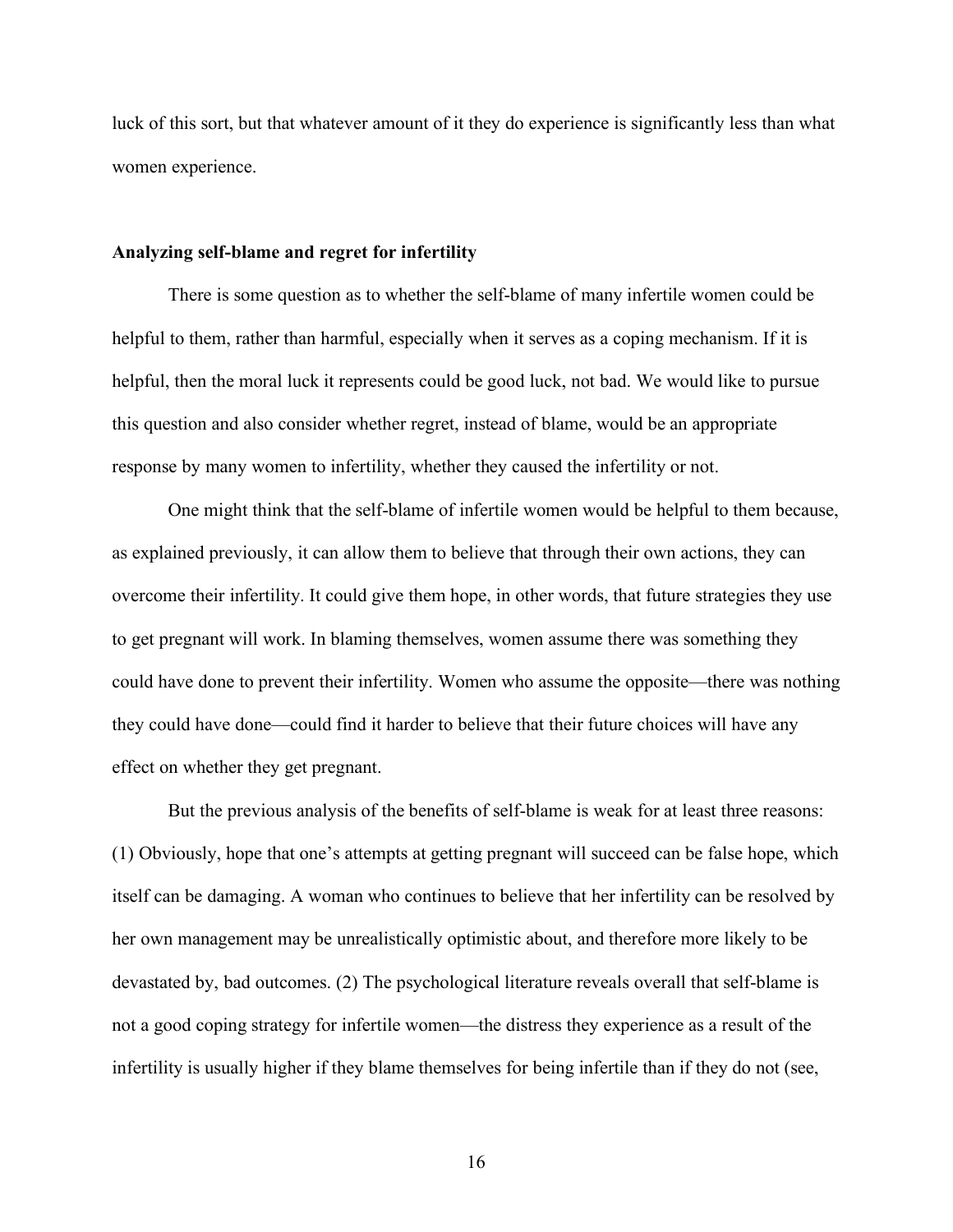e.g., Peterson et al. 2006). (3) The blame can reinforce the pro-natalist and sexist norm that women ought to feel badly about themselves if they cannot get pregnant. In particular, blame will have this effect if it stems from pro-natalist and sexist social forces, as much of women's self-blame does, according to the previous section of this paper. For example, self-blame that exists because of other-blame that targets women in general rather than men is clearly linked with these forces, as is the self-blame that women feel because of unexplained infertility. Selfblame that has it roots in pro-natalism and sexism cannot be good for women.

For these reasons, we maintain that the reproductive moral luck of self-blame is generally bad for infertile women. In general, these women should not engage in self-blame or be encouraged to do so. There may be some women who legitimately could blame themselves for infertility—as noted previously, with the example of the woman who autonomously chose to be sterilized—but again, we assume that such cases are few and far between.

Although self-blame by women is normally an inappropriate response to the bad luck of being infertile, one might wonder whether regret is ever an appropriate response, and if so, under what conditions. Women who don't blame themselves for infertility almost certainly will regret it, that is, if they want to get pregnant. But whether regret is appropriate can depend on exactly what the woman is regretting. We consider different possibilities below and do so under the general headings of: regret for past actions (that may have caused one's infertility), regret for one's circumstances (that exist because of the infertility), and regret for one's constitution (as an infertile woman).

First, a woman might regret past actions that she assumes contributed to her infertility and regret them without believing that she was a morally relevant cause of the infertility. For example, a woman can regret having engaged in risky sexual behavior, even if she knows that at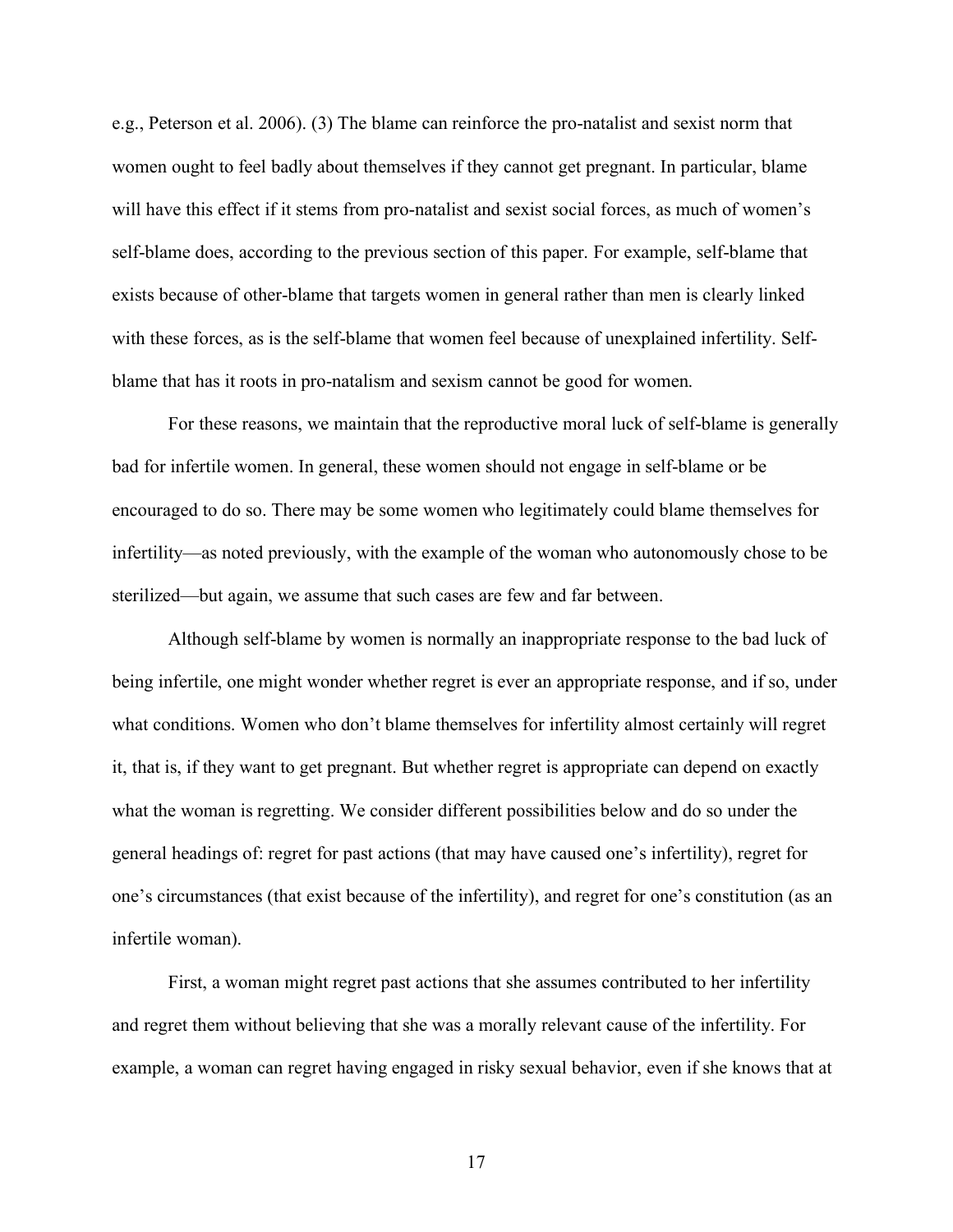the time, she did not appreciate the risks and could not have reasonably been expected to do so. Regret of this sort can be *in*appropriate and would be so if it targeted an action that in all likelihood did not cause the infertility, such as a past abortion that involved no complications. But regretting past actions that could very well have contributed to one's infertility can be appropriate.

Aristotle tells us why, in general, one ought to regret actions for which one cannot be blamed but that are normally blameworthy (i.e., because of the nature of the action—for example, to lie—or because of its effects): the regret signals that the action was involuntary (*Nicomachean Ethics* 1110b18–20). In certain contexts at least, saying "I regret doing X" suggests that I didn't really want to do X or didn't want what it brought about. Instead, I was coerced into doing it or was under some misconception about what its consequences would be. Hence, the action was not fully autonomous (assuming that voluntariness and knowledge about consequences are important for autonomy; see McLeod 2002). What does this reasoning imply for women who regret infertility for which they are causally but not morally responsible? The regret indicates that they are *not* morally responsible; and hence, the regret is appropriate.

Regret for past actions also can signal that one is unhappy with what one has lost, or caused others to lose, because of these actions. So the regret reveals the level of one's commitment to a certain good or the level of one's caring for others who lose something because of what one did (intentionally or not). Thus, a woman might regret the lifestyle she had that contributed to her infertility because she truly wishes that she could be a biological mother or wishes that she could now do her part in fulfilling the goal of biological parenthood that she shares with her partner. Regret of this sort can be appropriate as long as the woman's wishes are authentic, as opposed to being determined by outside forces, particularly pro-natalist and sexist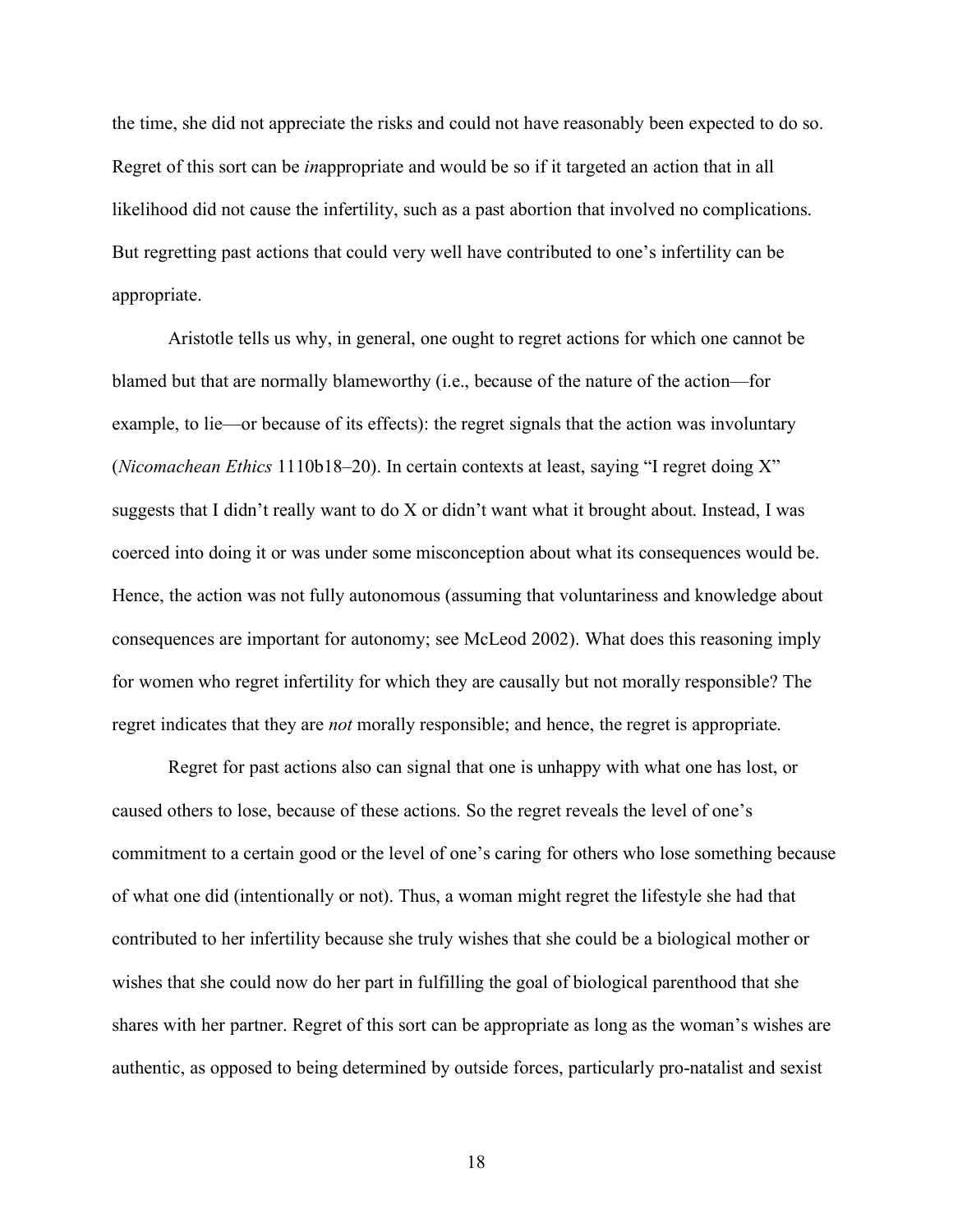forces. When a woman truly wants to be a biological parent and to give her partner the experience of being such a parent, it makes sense that she would regret the lifestyle she had that helped to make her infertile.

Second, a woman can regret the circumstances in which her infertility has placed her and regret them without thinking that any past actions of hers caused the infertility. For example, she simply regrets not being able to get pregnant or not being able to give her spouse a biological child. Such regret can be appropriate for reasons discussed in the previous paragraph: the regret is a way of showing how much the woman values pregnancy, biological motherhood, or the interests of someone close to her. But again, these values can be infected with pro-natalism or sexism; for example, the woman might desire to be a biological mother because she believes that her value as a person is defined by her reproductive capacity. One can legitimately question whether such a desire is authentic as opposed to being a mere product of oppression, and in turn, whether regret for not being able to fulfill this desire is appropriate. Regret in this instance could signal what is important, not so much to the woman, but to the culture that oppresses her.

Third, an infertile woman might regret her constitution: who she is and who she has become because of being infertile. For example, she regrets that she is filled with angst or selfblame about her infertility, that she feels sorry for herself when so many others suffer from a fate worse than infertility, that she is incredibly envious of women who bear children, or that she feels incomplete as a woman because of pro-natalist attitudes that she holds but does not endorse.

Regretting who one is as an infertile woman can be both appropriate and required even though identity is not entirely within one's control. As suggested previously, an infertile woman may be who she is, and may feel what she feels, because she has internalized oppressive norms. In that case, oppression has caused moral damage to her character (Tessman 2005; Card 1996).<sup>16</sup>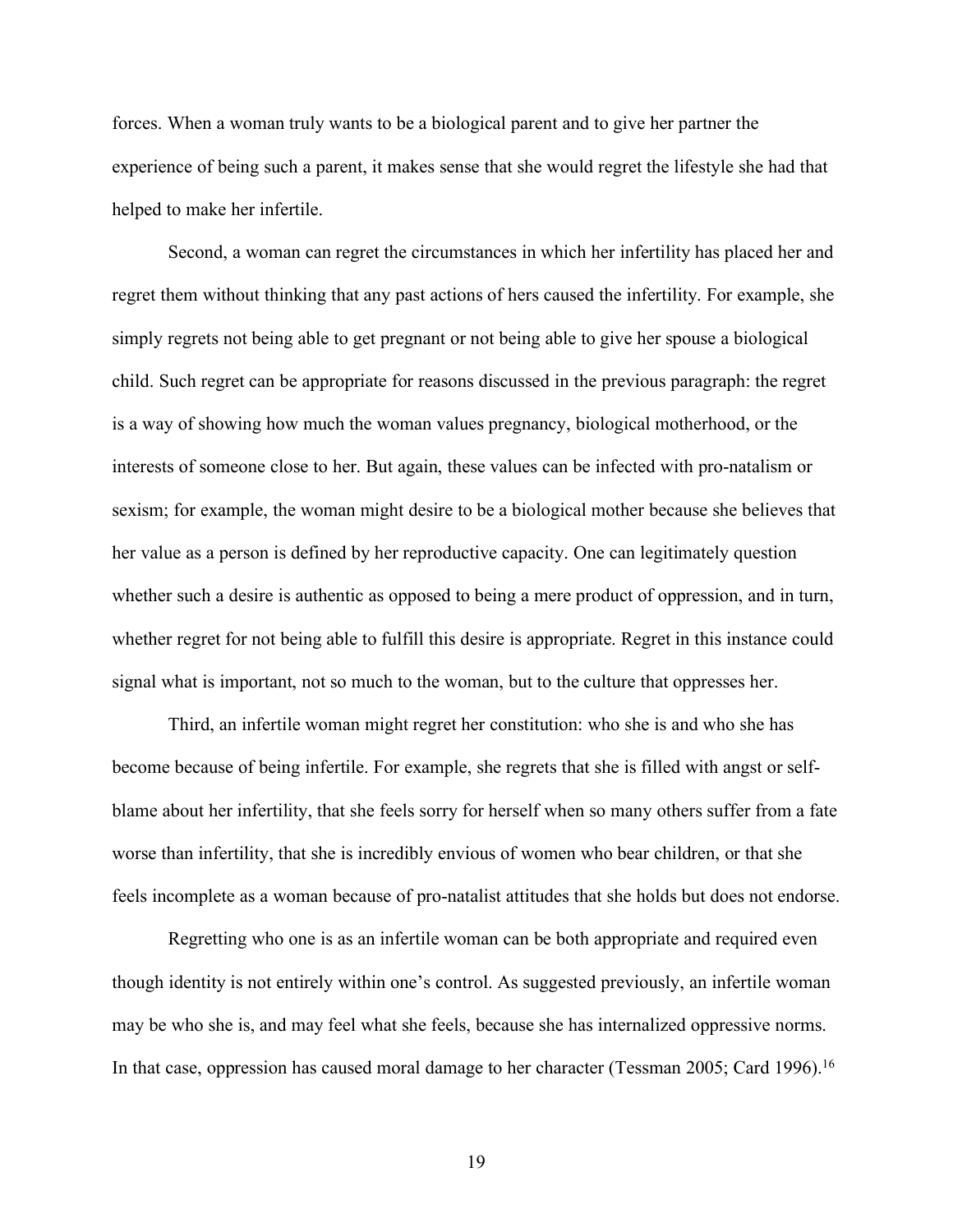Regretting this effect of oppression is appropriate insofar as it encourages one to remake one's self to whatever degree possible. Here, regret has prospective value for an infertile woman because it spurs her on when trying to alleviate damage to herself, caused by the oppression she has faced, and to respond virtuously to the bad moral effects of her infertility. Because of the regret (and other factors to be sure, such as encouragement from others), she may become a better person than she would have been had she not suffered through the infertility. For example, she could become more courageous, more compassionate toward people who experience trials that are similar to infertility, more aware of her personal relationships that are beneficial and those that are harmful, clearer about her desires that are authentic to her, and so on.

This is not to suggest that taking responsibility for reconstituting a self that has been somewhat mangled by oppression is easy. Card explains that, on the contrary, this process is normally quite difficult (1996). It requires severing relations with people close to you who reinforce the oppression, forming more positive relationships, and silencing inauthentic yet deeply entrenched desires. For women who regret who they are as infertile women, developing a self that is virtuous—that can respond with integrity or grace<sup>17</sup> to the bad luck of being infertile—will be difficult. Nevertheless, they ought to do it, or at least attempt it; and regretting who they are is an important first step towards developing a better character.

In summary, unlike self-blame, regret can be a legitimate moral response to the bad luck of being infertile. Some forms of regret will surely be illegitimate, as indicated previously. But there are many instances of regretting being infertile (and the feelings and anxiety that go along with it for many women) that are appropriate because they communicate concern for others who will grieve over the infertility, for example, or they prompt one to repair a self that is damaged by sexist and pro-natalist forces.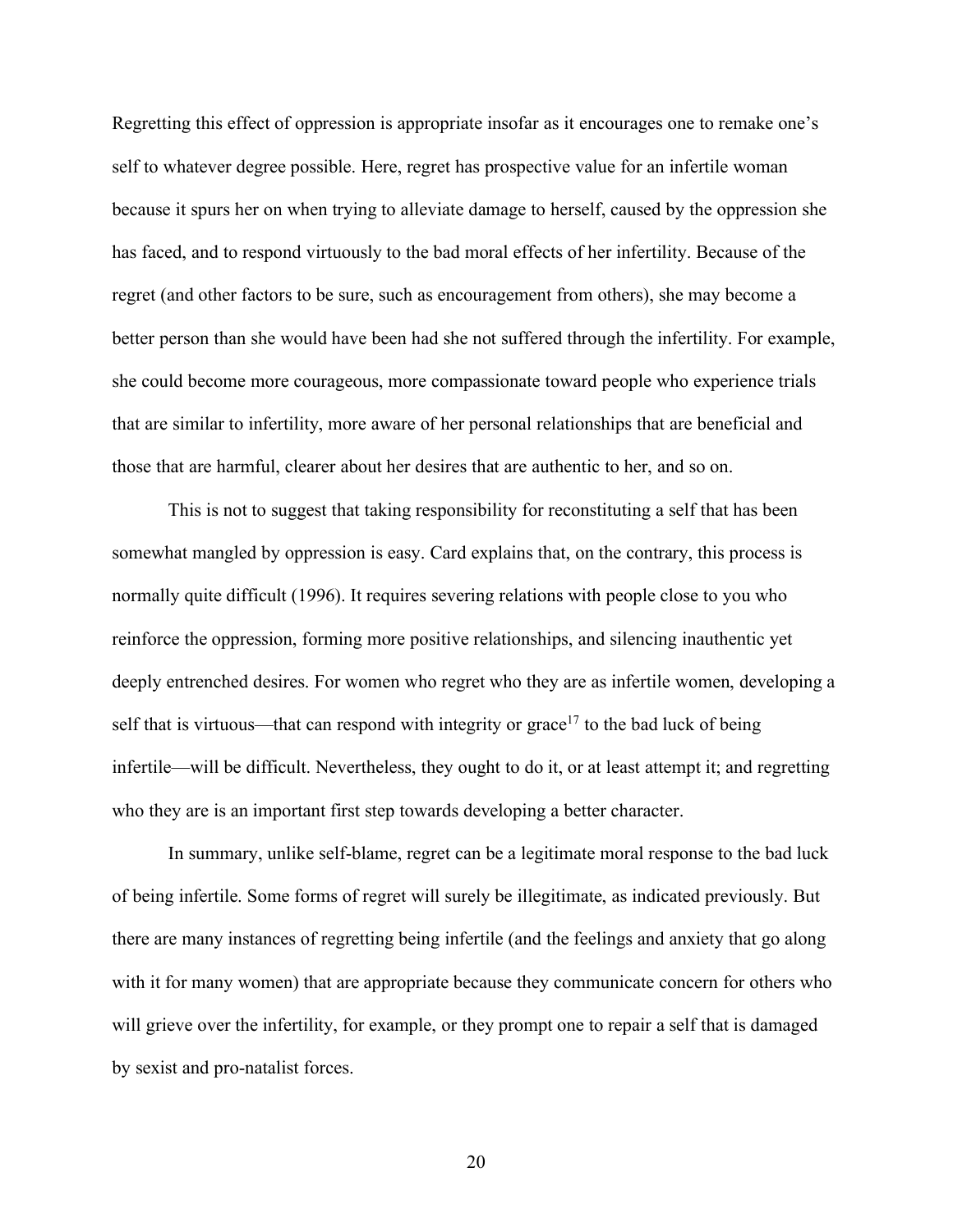Thus, in the context of infertility, regret can be morally good, but self-blame is morally bad, and unfortunately self-blame is common among infertile women. Moreover, the blame represents bad reproductive moral luck for women. As we have shown, women are vulnerable to this luck in societies that define women's function in terms of their capacity for biological reproduction. For women, the elimination of this bad moral luck will require, among other things, that societies replace vibrant or lingering images of women as breeders with other figures of identity. Women must be able to know that they can function well in society without biological children, and that in general, infertility is not a woman's fault.

### **Acknowledgments**

Funding for this project was provided by the Canadian Institutes of Health Research.

#### **Notes**

<sup>1</sup> The authors contributed equally to this paper.

<sup>2</sup> The term "moral luck" is a philosophical term of art, although we use it in a way that is perhaps more broad than how it tends be to used in philosophical work on moral luck. We explain why that is true below.

<sup>3</sup> Less extreme examples are those in which people receive blame for making risky decisions about infertility treatment, decisions that turn out to have been bad ones (perhaps because they leave the woman or couple with no baby and no money). Because the outcomes of these decisions are a matter of luck to some degree, the woman or couple is blamed essentially for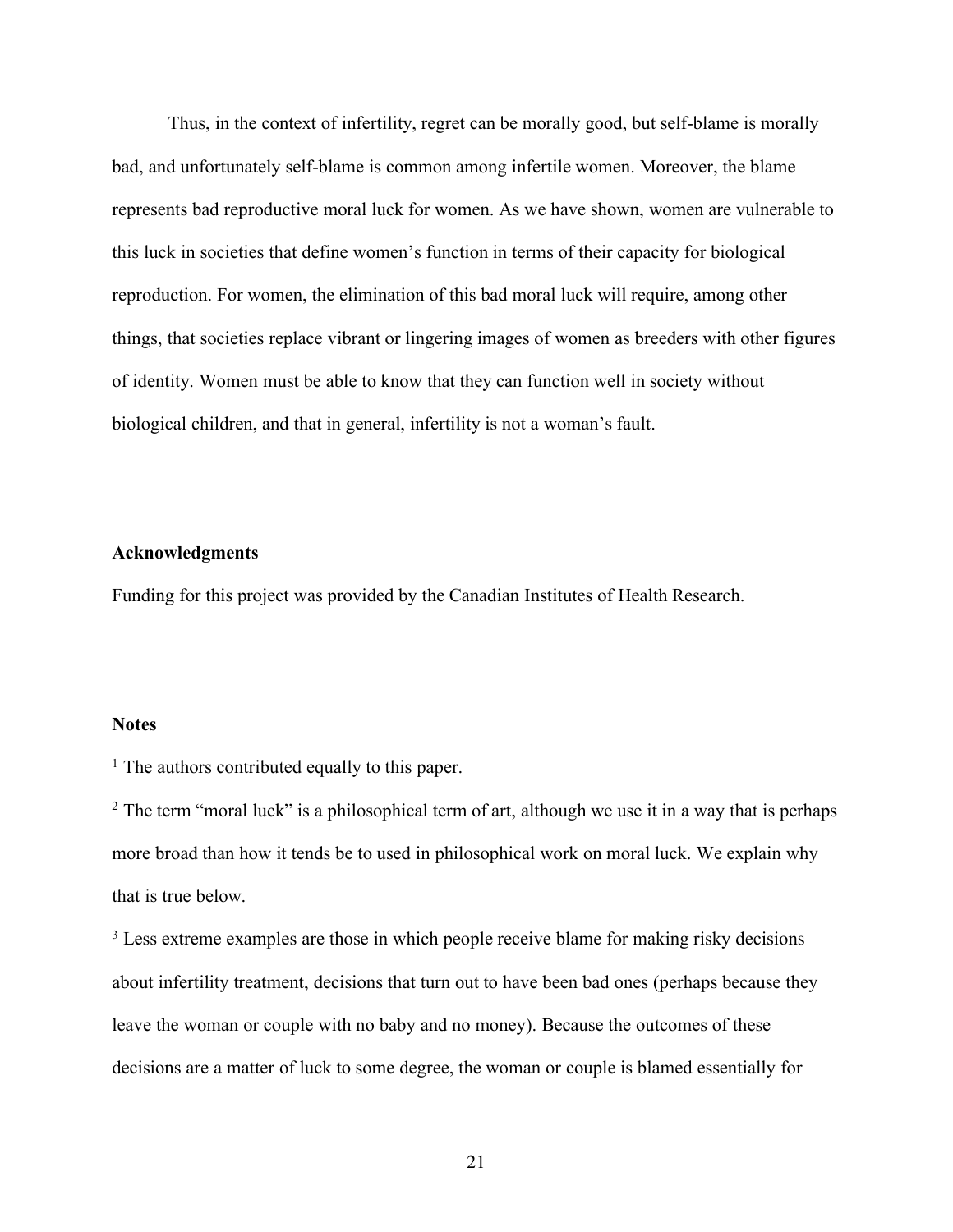having bad luck. But we often assume that people ought to be blamed for bad outcomes of their decisions, even though people tend to have limited control over outcomes; hence, the previous type of example is not extreme. By contrast, we tend not to think that people should be blamed for physical conditions, such as infertility; thus, our example of women being blamed for infertility is extreme.

<sup>4</sup> "The classic clinical definition of infertility is the absence of conception after twelve months of regular, unprotected intercourse" (Larsen 2005, 846). But many couples conceive without treatment after two years of trying, and in fact, are more likely to conceive in the second year of trying than they are in the first year. Understandably then, the World Health Organization defines infertility as the absence of conception after twenty-four months of regular, unprotected intercourse (Larsen).

<sup>5</sup> We leave out forms of luck that can determine whether one is "cured" of infertility, particularly using assisted reproductive technologies (ARTs). Among these forms are financial luck—the luck that goes with having the ability to afford ARTs, assuming that they are not covered by public health insurance—and geographical and temporal luck—being at the right place at the right time in terms of being able to access ARTs.

Financial, geographical, and temporal luck also are relevant to whether one can pursue adoption, because adoptions cost money, and restrictions on adoption tend to vary with place and time. For example, many people's temporal luck in being infertile suddenly became bad in 2007 as China implemented new restrictions on who can adopt from China. Among the newly excluded were obese people, people who take medication for anxiety or depression, and people whose net worth is less than \$80,000 US (Belluck and Yardley 2006).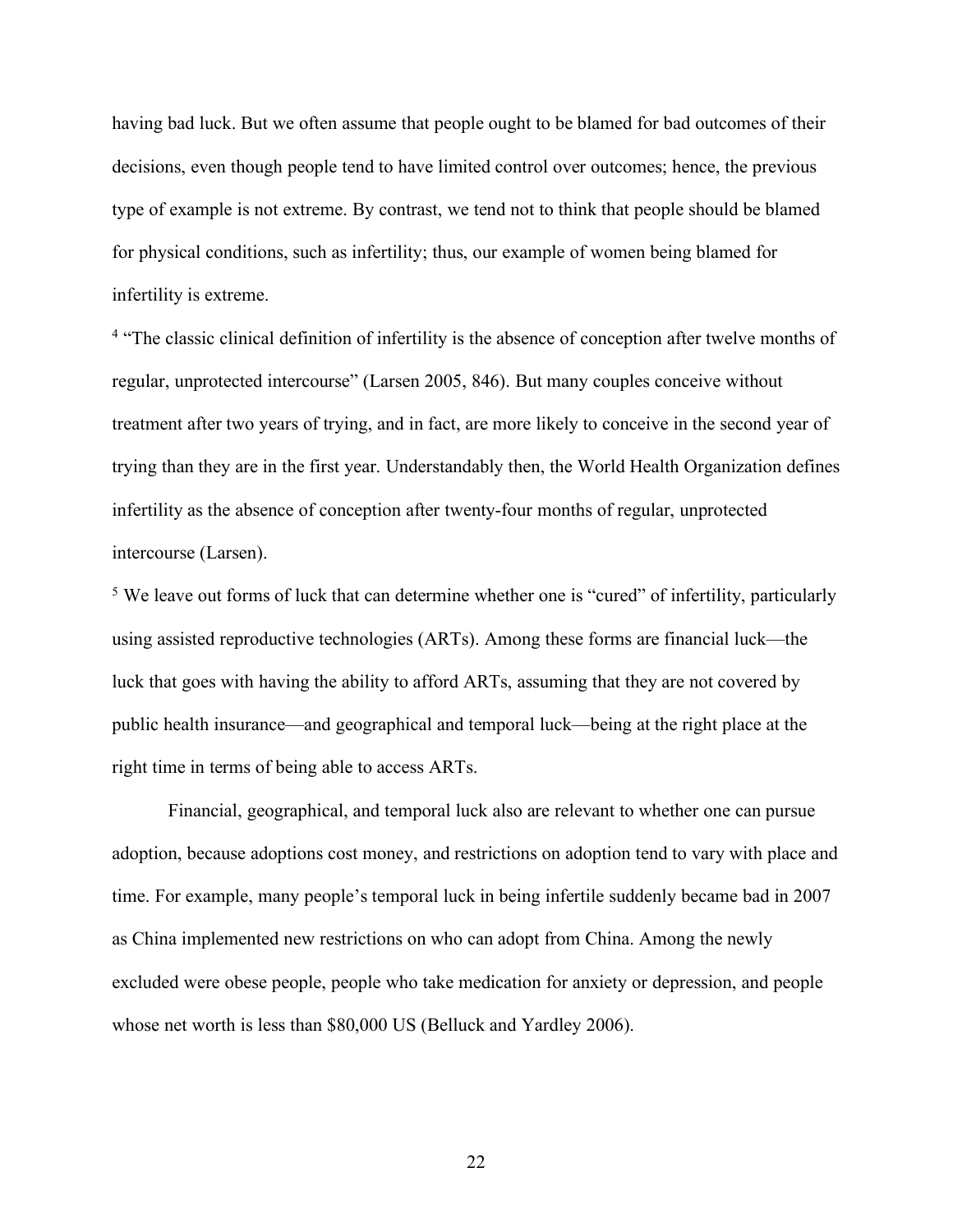<sup>6</sup> For example, a woman who undergoes IVF might end up suffering from ovarian hyperstimulation syndrome, which is a risk of ovarian stimulation. Whether she acquires this syndrome is a matter of biological luck.

 $<sup>7</sup>$  Here, we assume that all infertility has a biological component: that is, that the infertility a</sup> woman experiences has a physiological cause rooted in either her or her partner or is the product of some biological incompatibility between them. Hence, we exclude from our analysis women whom one might call "infertile" because they are lesbian, for example. We recognize that these women might experience their childlessness as bad moral luck; but in our view, they are not actually infertile and so discussion of their childlessness is beyond the scope of this paper. <sup>8</sup> Amy Kaler (2007) explains that rumors about causes of infertility are especially pervasive in Africa. In parts of that continent, people assume that one or more of the following leads to sterility: vaccinations (e.g., against polio or smallpox), vitamins, iodized salt, anti-malarial medication, and the list goes on.

<sup>9</sup> By contrast, philosophers working on moral luck tend to assume that the luck makes a moral difference *period*, not a difference for some groups or some people only.

<sup>10</sup> To be clear, our view is not that *all* infertile women blame themselves, or that among those who do, the blame is always to the same degree. For example, we assume that women who have come to terms with their infertility are less likely than other women to (actively) blame themselves for it. Unlike women who are struggling to overcome their infertility, these women no longer see their infertility as a serious problem and so are presumably disinclined to blame themselves (or blame anyone else).

<sup>11</sup> For example, Egyptian women face an especially high cultural and religious pressure to conceive. Many Egyptian parents forbid their sons to marry an infertile woman, and Egyptian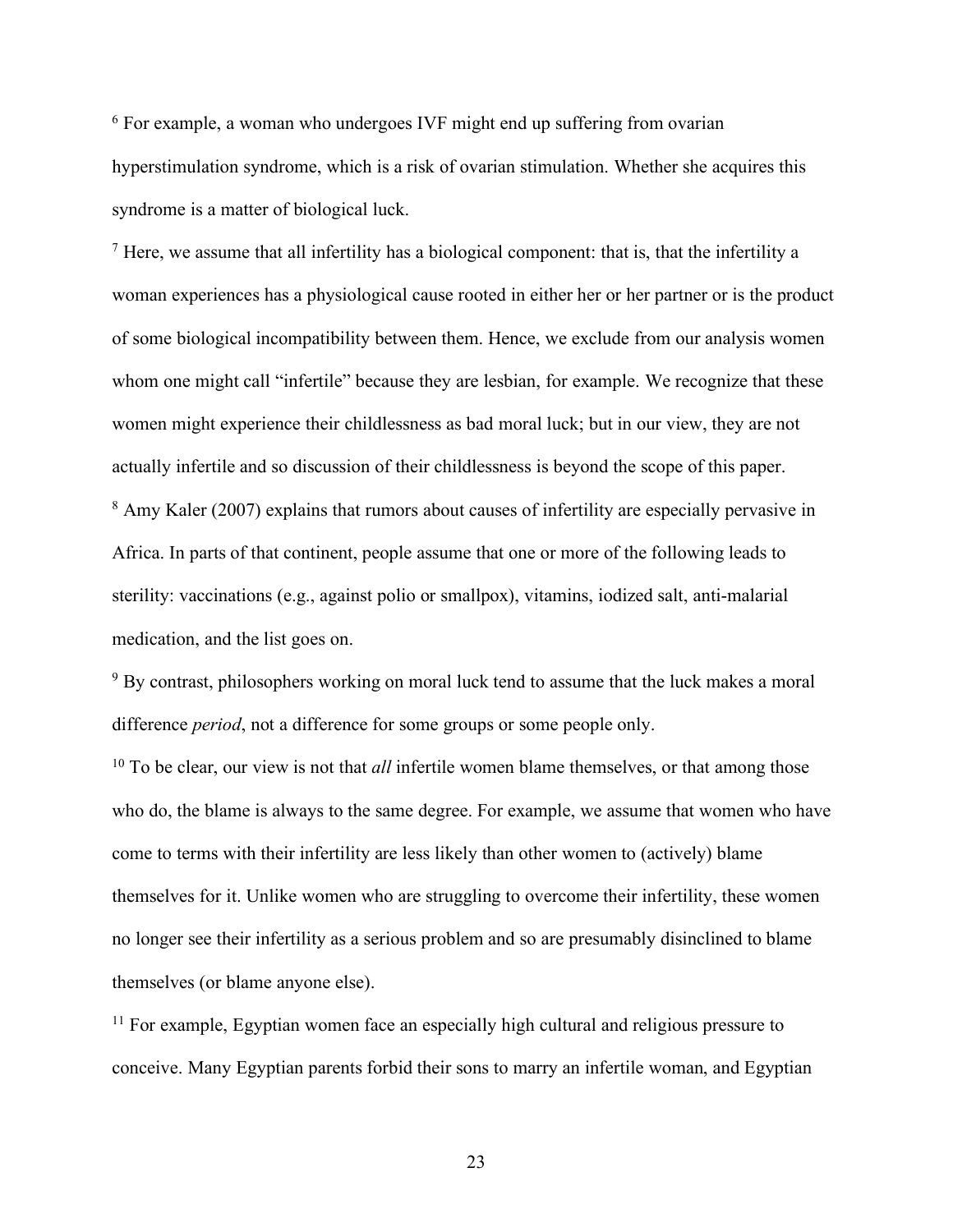men are still entitled to file for divorce on the grounds of their wives' infertility, although the same entitlement is not extended to women. The stigma of infertility is no less severe for infertile women throughout Africa, who are frequently accused of causing their own infertility. In many African countries, women must still demonstrate fertility before marrying, and infertility is a major cause of divorce and abandonment throughout the continent (Inhorn 1994; Dyer et al. 2002 and 2005).

<sup>12</sup> Much of this research is done on "treatment-seekers" (women who seek out fertility treatment), who may be more likely to blame themselves than other women (see note 8); however, not all of the research is narrow in this way (see, e.g., Abbey and Halman 1995; Vieyra et al. 1990; both cited in Greil 1997).

<sup>13</sup> Many psychological studies on self-blame are problematic in this way (see Shaver and Drown 1986).

<sup>14</sup> This belief is tied to an ancient tradition according to which a function implies a capability. Aristotle said that if the function of a knife is to cut, then the knife has the capacity (or the potentiality) to cut. It follows that anything lacking this capacity could not be a knife. Similarly, if a woman's primary function is to bear children, then she must be capable of doing so. Otherwise, she is not truly a woman.

<sup>15</sup> This finding—that virility is not terribly important for men in the West—makes sense, given that "being a man" in the West usually involves not procreating, but having lots of nonprocreative sex with different women.

<sup>16</sup> Claudia Card and Lisa Tessman agree that oppressed people can rightfully regret such damage even though they cannot, of course, be blamed for their oppression.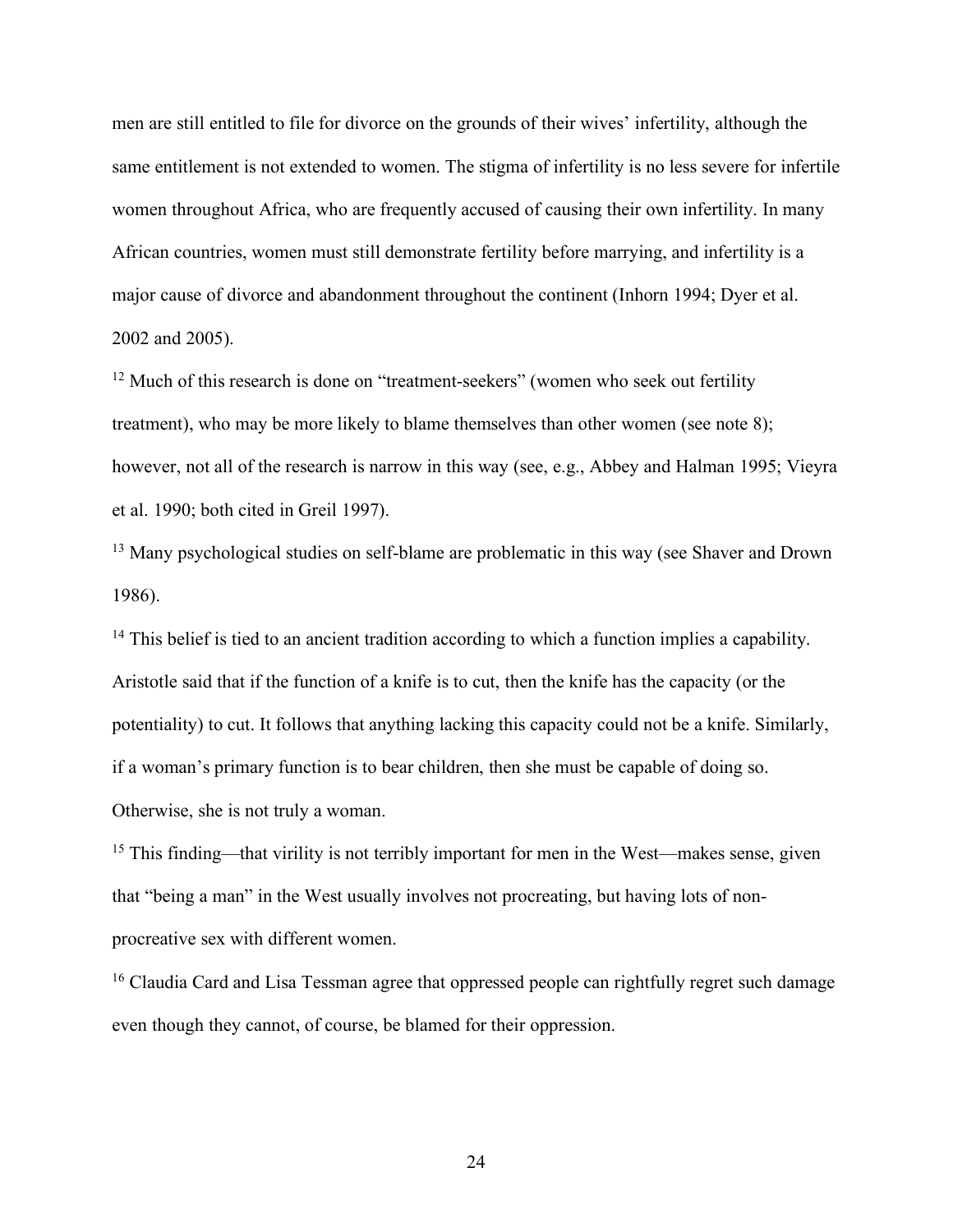<sup>17</sup> Margaret Walker describes grace as "acceptance, non-aggrandized daily 'living with' unsupported by fantasies of overcoming or restitution" (Walker 1993, 242). Feeling such acceptance is what it means to come to terms with one's infertility, which is what infertile women need to do if overcoming the infertility (i.e., becoming fertile) is more a fantasy than anything else.

# **References**

Abbey, A. and L. J. Halman. 1995. The role of perceived control, attributions, and meaning in members' of infertile couples well-being. *Journal of social and clinical psychology* 14: 271–96.

Aristotle. 1985. *Nicomachean ethics*. Trans. T. Irwin. Indianapolis: Hackett.

- Belluck, Pam and Jim Yardley. 2006. China tightens adoption rules for foreigners. *The New York Times*, December 20.
- Calhoun, Cheshire. 1995. Standing for something. *The Journal of Philosophy* 92: 235–60.
- Card, Claudia. 1996. *The unnatural lottery: Character and moral luck.* Philadelphia: Temple University Press.
- Daniluk, J. C. 2001. 'If we have it to do over again . . .': Couples' reflections on their experiences of infertility treatments. *The Family Journal: Counseling and Therapy for Couples and Families* 9(2): 122–33.

Dickenson, Donna. 2003. *Risk and luck in medical ethics.* Cambridge, UK: Polity Press.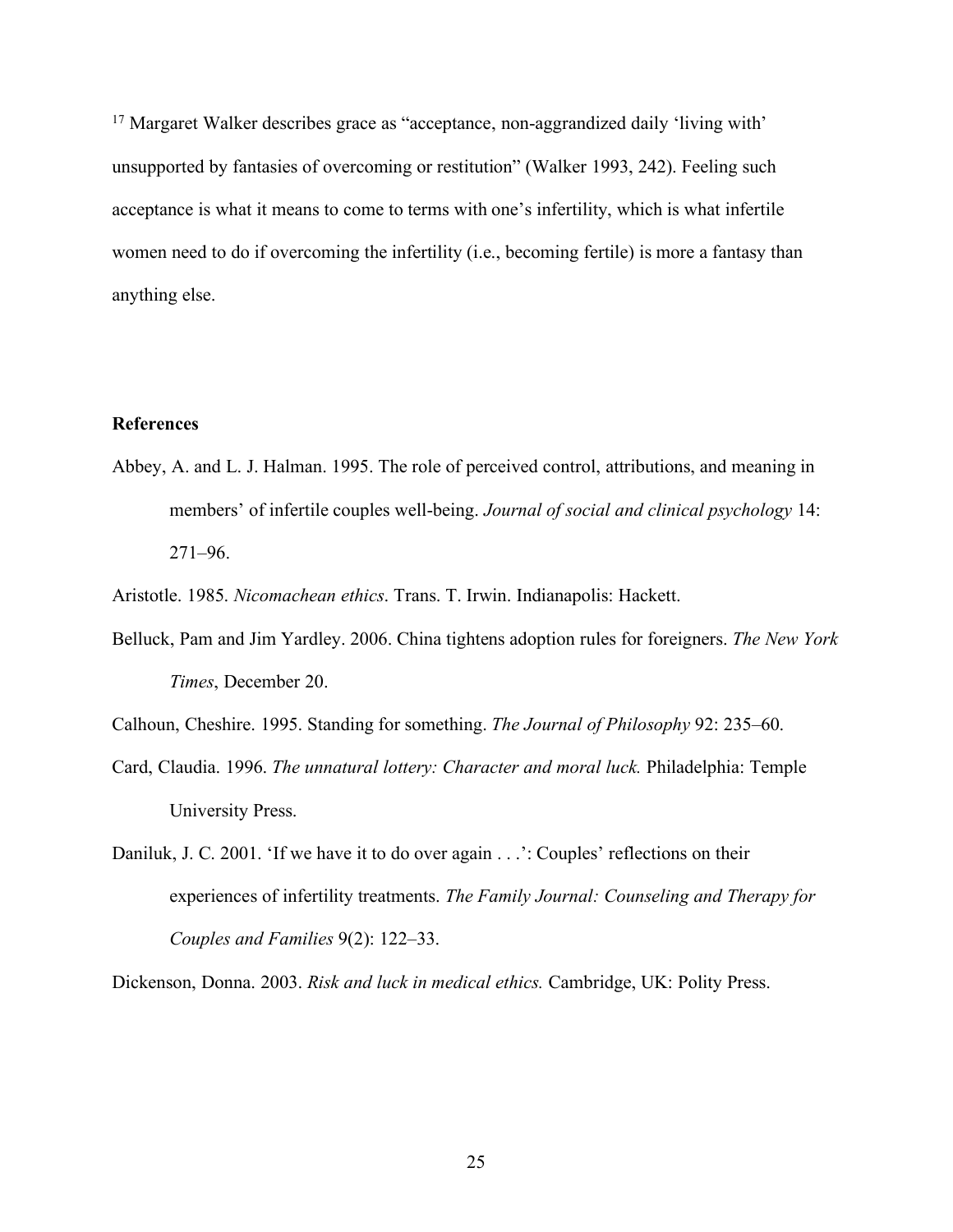- Dyer, S. J., N. Abrahams, M. Hoffman, and Z. M. van der Spuy. 2002. "Men leave me as I cannot have children": Women's experiences with involuntary childlessness. *Human Reproduction* 17(6): 1663–68.
- Dyer, S. J., N. Abrahams, N. E. Mokoena, C. J. Lombard, and Z. M. van der Spuy. 2005. Psychological distress among women suffering from couple infertility in South Africa: A quantitative assessment. *Human Reproduction* 20 (7): 1938–43.
- Guntupalli, A. M., and P. Chenchelgudem. 2004. Perceptions, causes and consequences of infertility among the Chenchu tribe of India. *Journal of Reproductive and Infant Psychology* 22(4): 249–59.
- Greil, Arthur L. 1997. Infertility and psychological distress: A critical review of the literature. *Social Science & Medicine* 45(11): 1679–1704.
- Homan, G. F., M. Davies, and R. Norman. 2007. The impact of lifestyle factors on reproductive performance in the general population and those undergoing infertility treatment: A review. *Human Reproduction Update*, January 11 (e-publication ahead of print).
- Inhorn, Marcia. 1994. *Quest for conception: Gender, infertility, and Egyptian medical traditions.*  Philadelphia: University of Pennsylvania Press.
- Kaler, Amy. 2007. Endangered bodies: Reproductivity, rumours, and counter-epistemic convergence in contemporary Africa. Unpublished manuscript.
- Kelly-Weeder, S. and A. O'Connor. 2006. Modifiable risk factors for impaired fertility in women: What nurse practitioners need to know. *Journal of the American Academy of Nurse Practitioners* 18: 268–76.
- Larsen, Ulla. 2005. Research on infertility: Which definition should we use? *Fertility and Sterility* 83 (4): 846–52.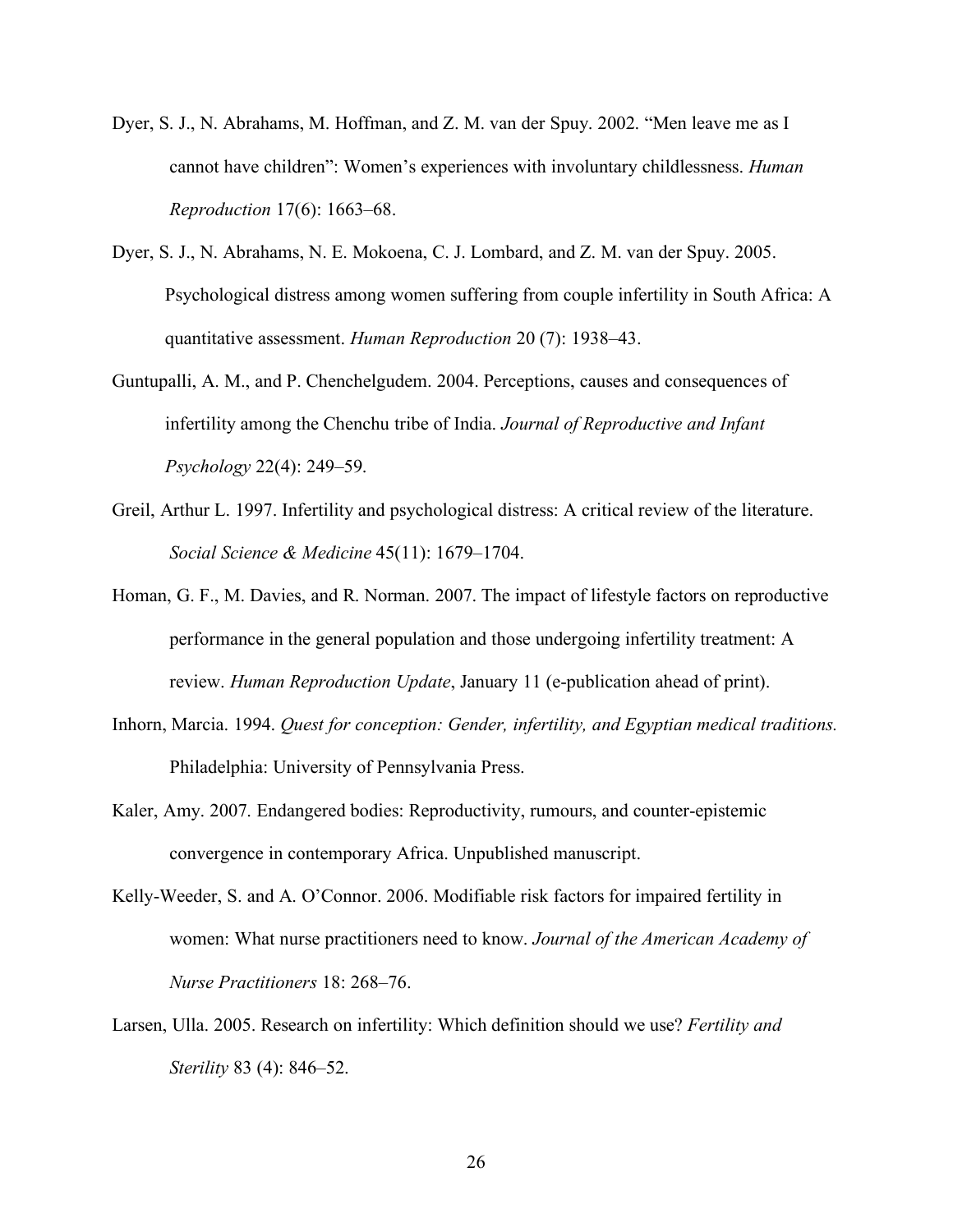- Latus, Andrew. 2005. Moral luck. *The Internet Encyclopedia of Philosophy.* Eds. James Fieser and Bradley Dowden. http://www.iep.utm.edu/m/moralluc.htm
- Mackenzie, Catriona. 1992. Abortion and embodiment. *Australasian Journal of Philosophy* 70 (2): 136–55.

McLeod, Carolyn. 2002. *Self-trust and reproductive autonomy.* Cambridge, MA: MIT Press.

Nagel, Thomas. 1993. Moral luck. In Statman's *Moral luck*: 57–71.

- Peronace, L. A., J. Boivin, and L. Schmidt. 2007. Patterns of suffering and social interactions in infertile men: 12 months after unsuccessful treatment. *Journal of Psychosomatic Obstetrics & Gynecology* 28 (2): 105–114.
- Peterson, B. D., C. R. Newton, K. H. Rosen, and G. E. Skaggs. 2006. Gender differences in how men and women who are referred for IVF cope with infertility stress. *Human Reproduction*, May 4 (e-publication ahead of print).
- Schneider, Myra G. and Melinda S. Forthofer. 2005. Associations of psychosocial factors with the stress of infertility treatment. *Health & Social Work* 30 (3): 183–91.
- Shaver, K. G., and D. Drown. 1986. On causality, responsibility and self-blame: A theoretical note. *Journal of Personality and Social Psychology* 50 (4): 697–702.
- Sherrod, R. A. 2004. Understanding the emotional aspects of infertility: Implications for nursing practice. *Journal of Psychosocial Nursing & Mental Health Services* 42 (3): 40–47.

Statman, Daniel, ed. 1993. *Moral luck.* Albany, State University of New York Press.

Tessman, Lisa. 2005. *Burdened virtues: Virtue ethics for liberatory struggles.* New York: Oxford University Press.